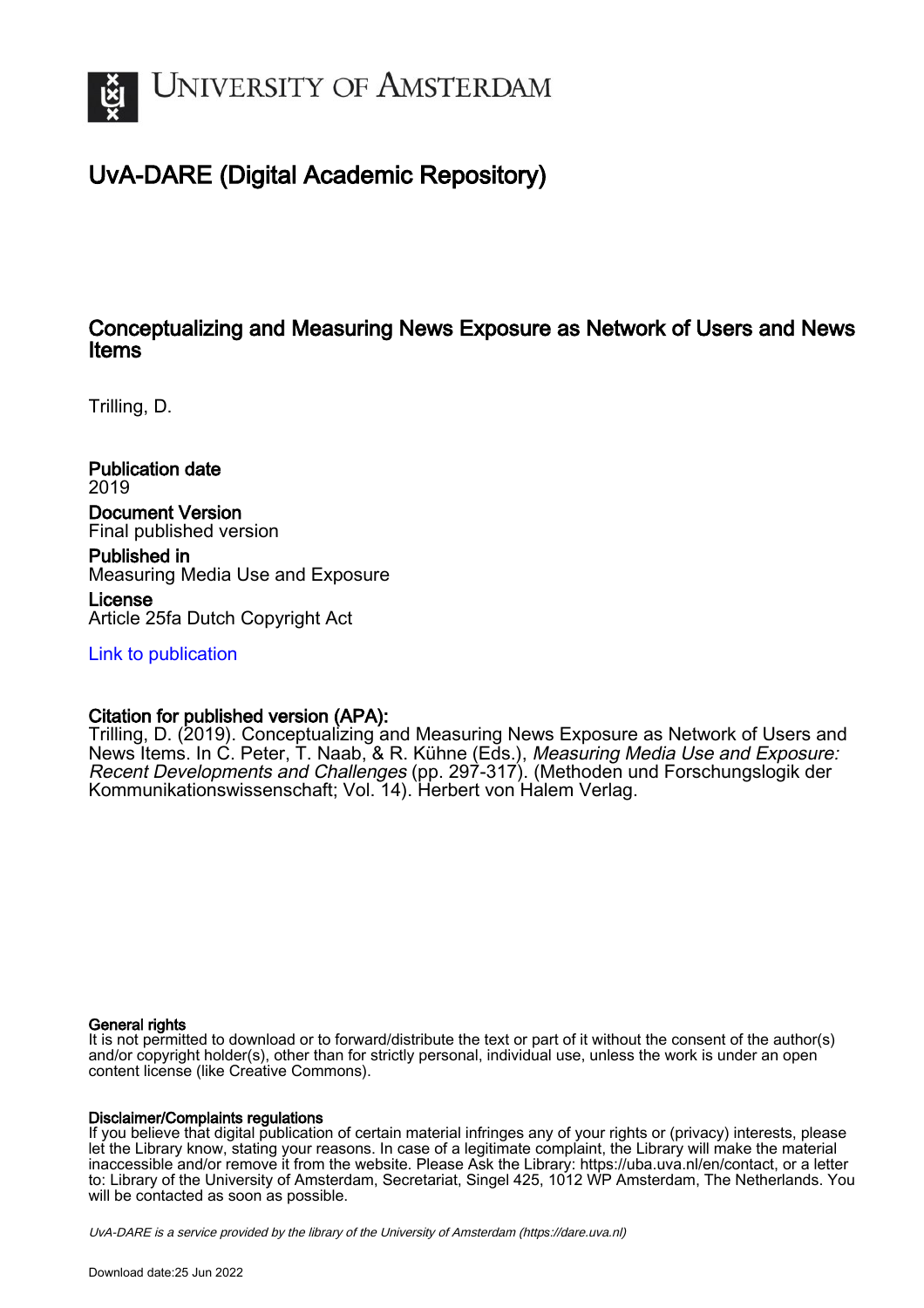#### DAMIAN TRILLING

## Conceptualizing and Measuring News Exposure as Network of Users and News Items

#### 1. Introduction

Societally relevant information is no longer only transmitted via few distinct channels that are largely the same for everyone (a limited set of newspapers, tV stations, etc.) but also via social network sites, personalized media, and other channels. On social media, for instance, users read an individual item – and if they like this specific article, they can share it. Each user's click on an article might also serve as an input to an algorithm that – based on such clicks – shows that article to other users of the social network site or the news site in question or recommends another article to read next.

All of these developments are manifestations of what I call the *unbundling of news*: the development in which reading a full newspaper or watching a full TV news show decreases in favor of reading single articles or watching single clips. The trend towards unbundled news is not the same as the trend towards online news. Online, too, one can read an e-paper, which looks exactly as its offline counterpart, or watch an entire newscast via a video platform. Thus, while not all online news is unbundled, we can say that platforms such as social network sites, news aggregators such as Google News, and pay-per-article services like Blendle are built to enable the distribution of individual news items and thus lead to the unbundling of news.

Therefore, nowadays the entity in which news is spread often has become the single news item rather than a collection of items bundled in, for instance, a newspaper issue – very much like in the music industry,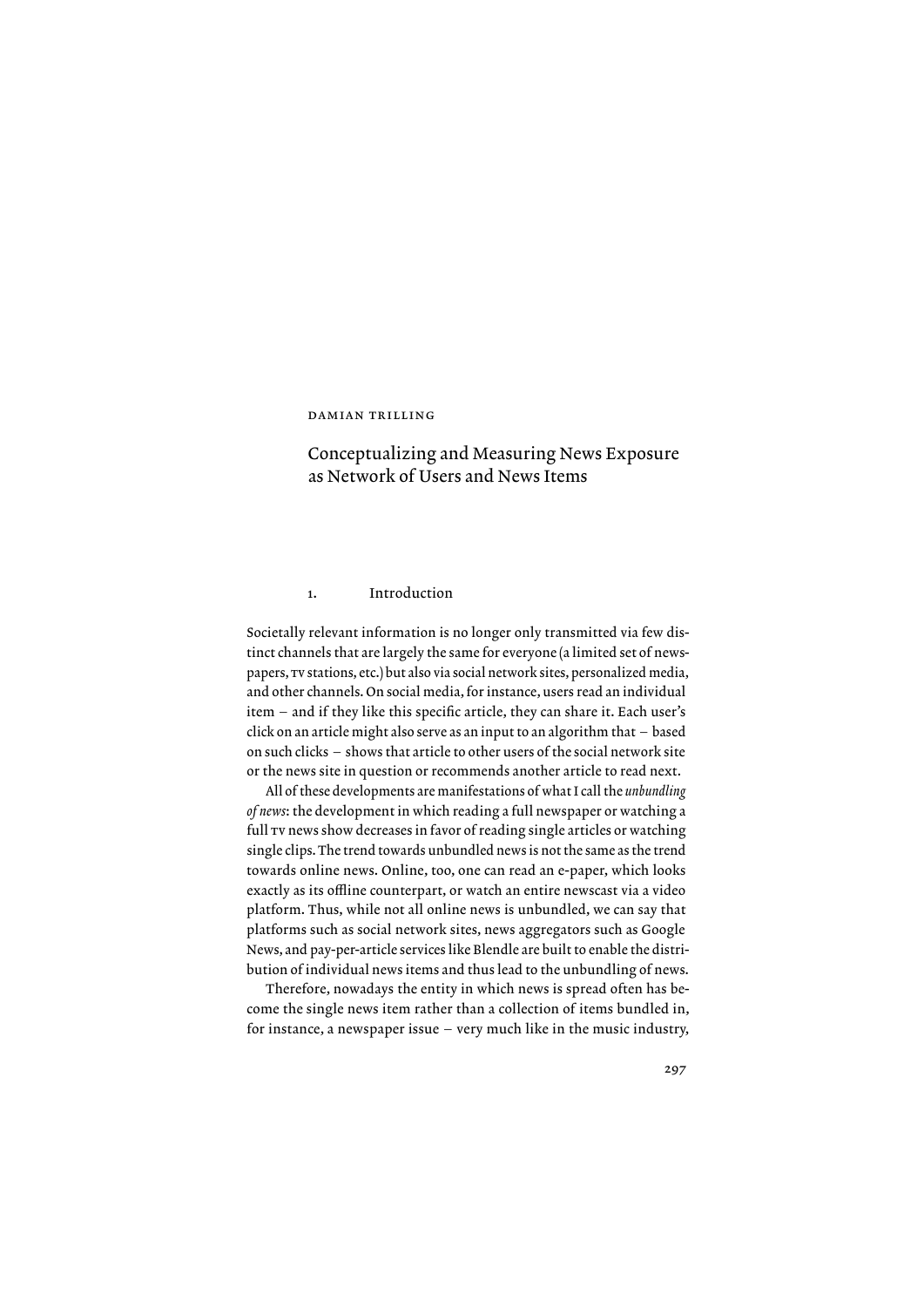where the ability to download or stream individual tracks has rendered the idea of an album antiquated for some. The solid-state entity of news has disappeared, and news, one might say, has become liquid (on the concept of liquidity, see bauman 2007). For communication science research, this means that we have to re-think how to conceptualize news use. News unbundling makes it necessary to shift perspectives from survey questions like ›Did you watch the news yesterday?‹ towards the individual news item. This brings us to a dilemma. On the one hand, asking the broad questions we used to ask do not allow us to infer much about the content someone is exposed to. Asking ›How often do you read [Newspaper X]?‹ allows us to content-analyze the newspaper in question and infer what content someone is likely to have been exposed to (see also sCHARKOW/BACHL 2017), but asking ›How often do you read news on Facebook?‹ does not allow for such inferences. On the other hand, restricting ourselves to case-studies of individual news items (›Did you read the report on X?‹) makes it hard to abstract from the individual story and to generalize.

In this chapter, I therefore propose a network perspective that takes news unbundling into account and conceptualize news consumption in a way that allows for analyses on different levels of granularity. In doing so, I take mainly a methodological perspective. And, in fact, it is possible to read this chapter as a methodological guide for a more flexible way for storing news exposure data. But the reader can also go a step further and use the proposed methods to investigate new theoretical questions. In particular, I will argue that moving towards a network perspective on news exposure can help adequately measuring and theorizing current forms of news exposure.

#### 2. Related research

#### *Why news unbundling matters*

The fact that news for a long time has been distributed in a bundled form of course has good practical reasons: It would be highly impractical to distribute single stories on paper rather than selling a complete newspaper that contains a variety of news items. This form of distribution has had a (beneficial) side-effect: Communication scholars have argued that it facilitates incidental exposure and incidental learning. Even if one is not particularly interested in a specific topic, one might be exposed to it anyway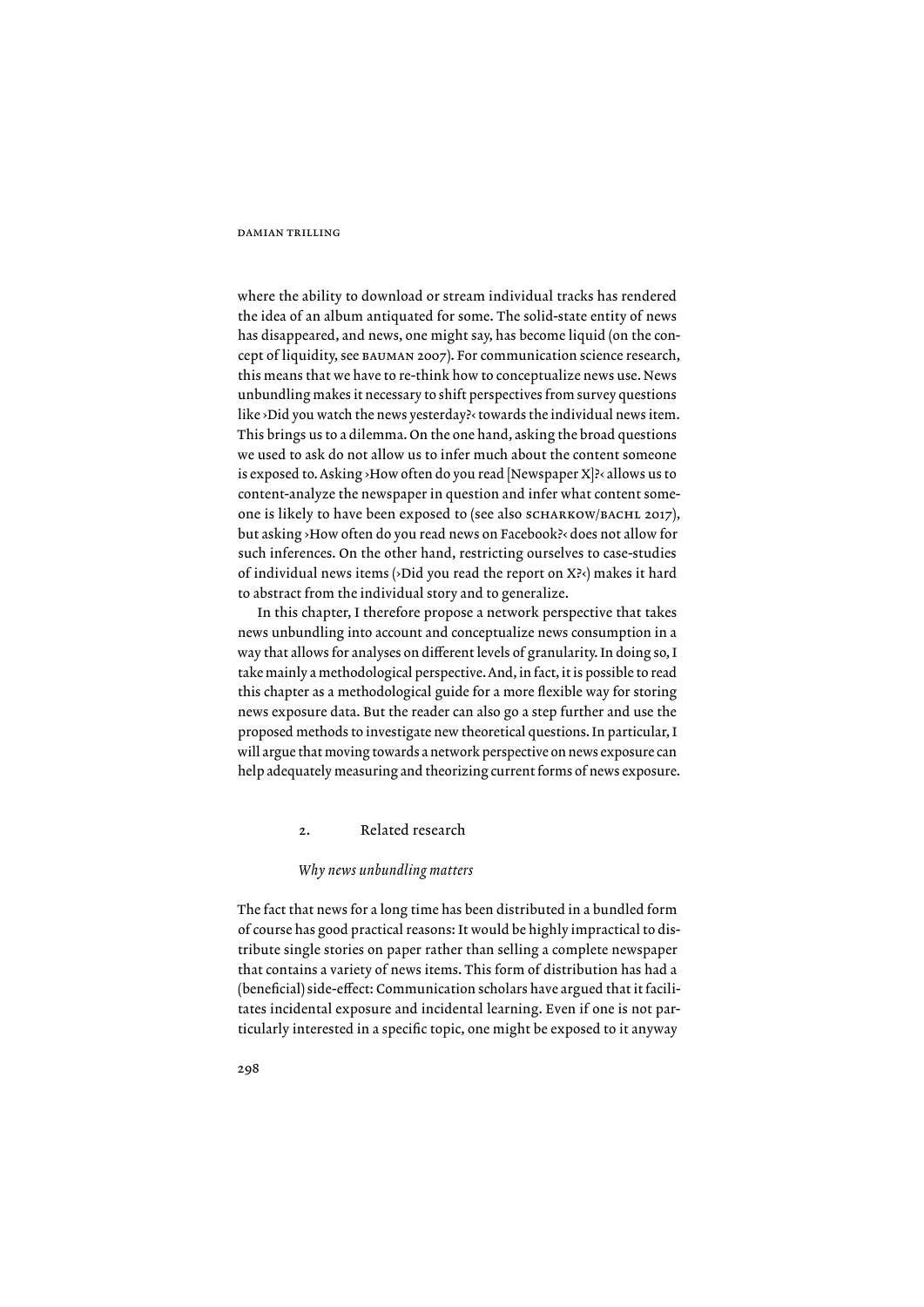while browsing the newspaper (e.g., DE WAAL/SCHOENBACH 2008). Similar arguments can be made for television news (e.g., SCHOENBACH/LAUF 2004). The Internet, in contrast, is often referred to as a pull-medium that requires the user to actively click and/or search, which could reduce incidental learning (see, e.g., SCHOENBACH/DE WAAL/LAUF 2005).

However, if we disregard badly lay-outed news sites and low screen resolutions of the early days of the Internet for a moment, the question arises if the difference between incidental exposure in online and offline news is really that strong. Skimming the homepage of a news site with its headlines and teasers should be roughly similar to browsing through a printed paper. After all, as eye-tracking studies show, people beeing offline do not read the paper in a linear fashion but focus on elements like headlines (see the literature review by leCKner 2012). Accordingly, it has been shown that incidental exposure happens online, too (e.g., KIM/CHEN/GIL DE ZÚÑIGA 2013; lee 2009; tewKsbury/weaVer/maddex 2001).

Furthermore, the classic online news site is not fully unbundled. Continuous updates and a 24/7 news cycle shift the focus from ›yesterday's newspaper< to the individual item, but these items are still bundled and presented within one news site. It is therefore not surprising that browsing a news site can enable incidental exposure.

Once the bundle loosens, the mechanisms of incidental exposure change. If the individual item is shared individually on different platforms, incidental exposure via the original news site's homepage does not occur any more. Instead, new forms of incidental exposure might emerge, for instance when people are exposed on social media to some content they are not interested in or that originates from a source they do not normally read, but which content has been shared by someone in their circle. As Kümpel, Karnowski, and Keyling (2015) write: »[T]he observation of other people's news sharing activities leads to more (incidental) news exposure and, ideally, to confrontation with other opinions and ideas« (p. 1). News unbundling, thus, is not necessarily bad for incidental exposure, but it fundamentally changes the way how we are exposed to news and which actors and which forces affect this process.

#### *News unbundling as challenge for communication theory*

As static news has become liquid and news gets unbundled, classic theories of mass communication have to be revisited. In particular, the theoretical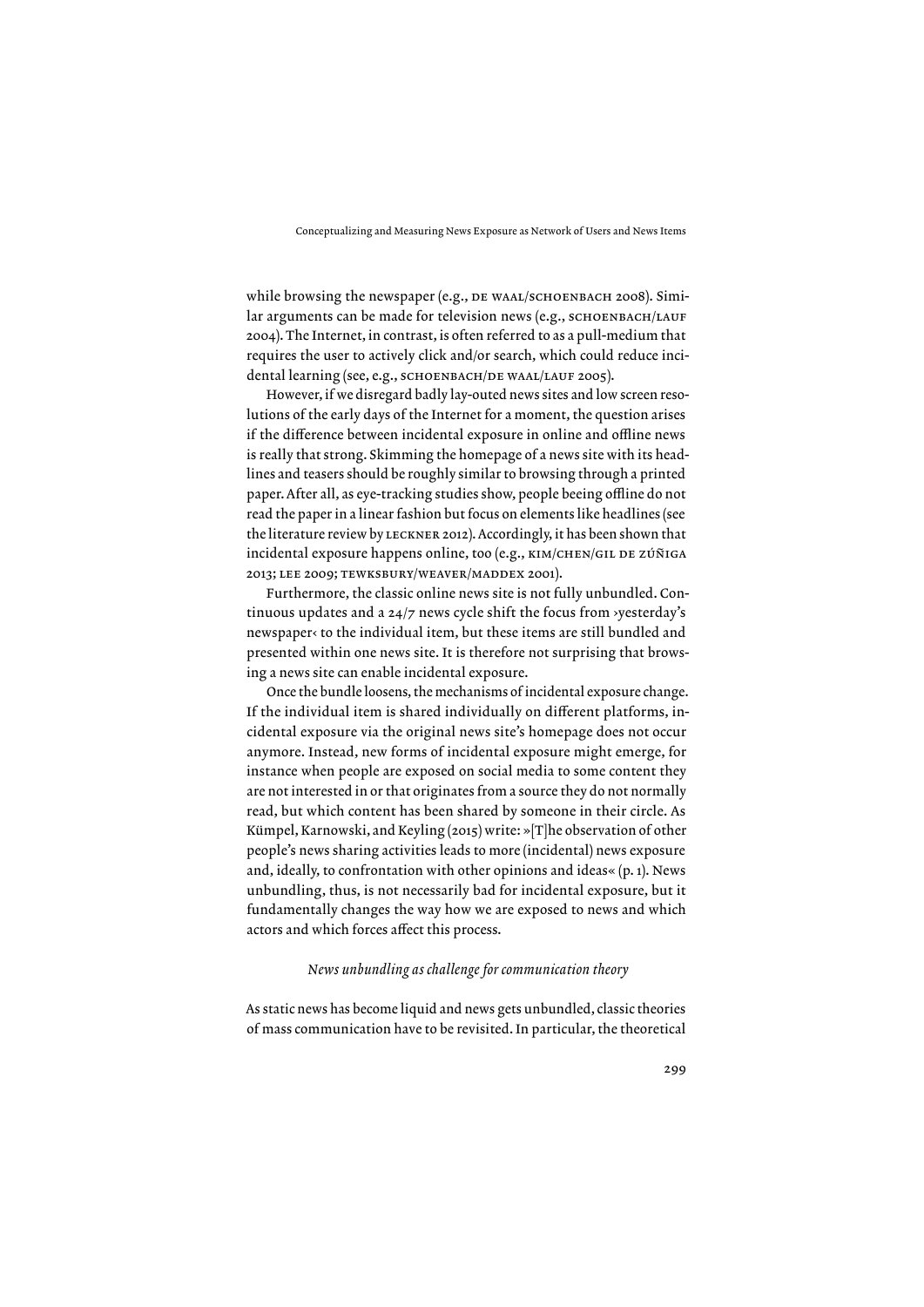distinction between mass communication and (mediated) personal communication cannot be upheld (PERLOFF 2015). Accordingly, with regard to social-media use, Schmidt (2014) talks about »personal publics« that »are characterised by the communicative mode of ›conversation‹, where the strict separation of sender and receiver is blurred« (p. 8) and where the primarily intended audience is – among other things, through re-sharing of the message – not identical with the de-facto audience that receives a message (see also the work on egocentric publics by wojcieszak/rojas 2011). In such an environment, we can see a lot of shades of gray between, for instance, a mass-media mode in which millions of people subscribe to the feed of a news organization and a personal mode in which a user sends a directed message to a friend. News exposure increasingly happens in this gray area, in which individuals or other actors share and re-distribute news items they found somewhere else. What does this mean for communication theory?

Agendas-setting theory, which explains how media outlets set the agendas of other media outlets, the public, and policy makers, is a prominent example of a theory that needs to be readjusted in a media environment that is characterized by blurring boundaries. Like many other theories, agenda-setting theory assumes that its key concept (in this case, the ›agenda‹) can be meaningfully operationalized as a characteristic of a media outlet. For instance, intermedia agenda-setting explicitly addresses the question how ›the agenda‹ of outlet A influences ›the agenda‹ of outlet B. But what if the boundaries of what constitutes an outlet start to blur? Russell Neuman et al. (2014) even go as far as arguing that the question »who sets the media agenda?« has become »ill structured« (p. 211) because traditional and social media interact and resonate (see also DEUZE 2008). Vice versa, the old two-step flow model, which posits that information spreads via socalled opinion leaders (LAZARSFELD 1944), might become relevant again. Also theories of journalistic decision-making like the news value theory of Galtung and Ruge (1965) might get a new role in explaining how news items get (re-)distributed. For instance, Trilling, Tolochko, and Burscher (2017) departed from the notion of newsworthiness to study the ›shareworthiness< of articles, which they used to predict the number of shares news articles receive on Facebook and Twitter. Similar studies have been conducted by Kilgo et al. (2016), García-Perdomo, Salaverría, and Kilgo (2018), and Valenzuela, Piña, and Ramírez (2017).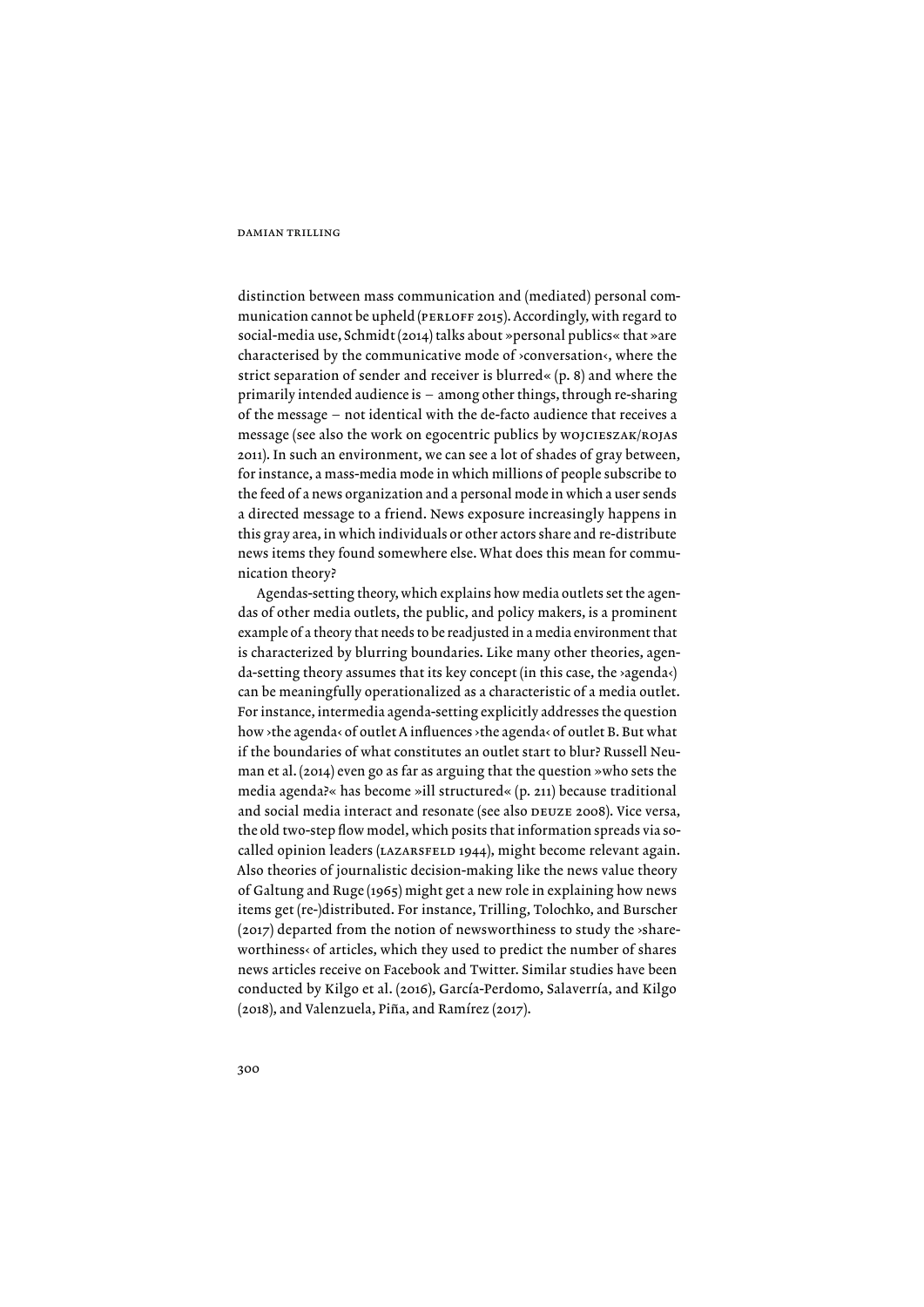In short, many classical communication science theories have to be modified and ultimately be integrated in a framework that seeks to understand news dissemination and news exposure. Most importantly, we need conceptual models that allow us to model blurring boundaries. For instance, instead of saying that some article A ›belongs‹ to outlet O, we could rather say that A has a *relation with* (namely being published by) outlet O. Crucially, such a conceptualization also allows A to have *other* relations, such as being shared on social network site S.

A first step towards such a framework has been made by Thorson and Wells (2016), who conceptualize news dissemination as ›curated flows‹ and have applied it in a study in which they combine survey data with tracking data collected via a Facebook app (WELLS/THORSON 2015). Their approach is one example of how to tackle an important methodological issue that arises when we want to analyze the described liquidization of news: How can we measure who has been exposed to which news item?

#### *News unbundling as empirical challenge*

The example of curated news flows illustrates how the analysis of unbundled news requires new types of data and new analytical approaches (wells/thorson 2015). Self-reported estimates of news exposure have always suffered reliability problems (Prior 2009). Nevertheless, even though people have difficulties in providing accurate frequency estimates, in the traditional media landscape they probably can recall which news sources they never use or which ones they use very frequently. The reason lies in the bundling of news: People used to subscribe to one newspaper rather than buying a different one every day, and there were only a handful of news shows on ty to choose from. In other words, people had relatively stable media repertoires or news diets (e.g., HASEBRINK/DOMEYER 2012; hasebrinK/PoPP 2006; trillinG/sChoenbaCh 2013, 2015). Again, this has little to do with the question whether news consumption happens online or offline, as the online news site market is very concentrated as well (e.g., hindman 2009; trillinG 2013). Rather, the challenge has everything to do with the unbundling of news.

In an era of unbundled news, people might very well be exposed to news from very different newspapers, potentially without even realizing it. Visiting newspaper websites directly has become only one out of many different ways to access the news, while links on for instance social network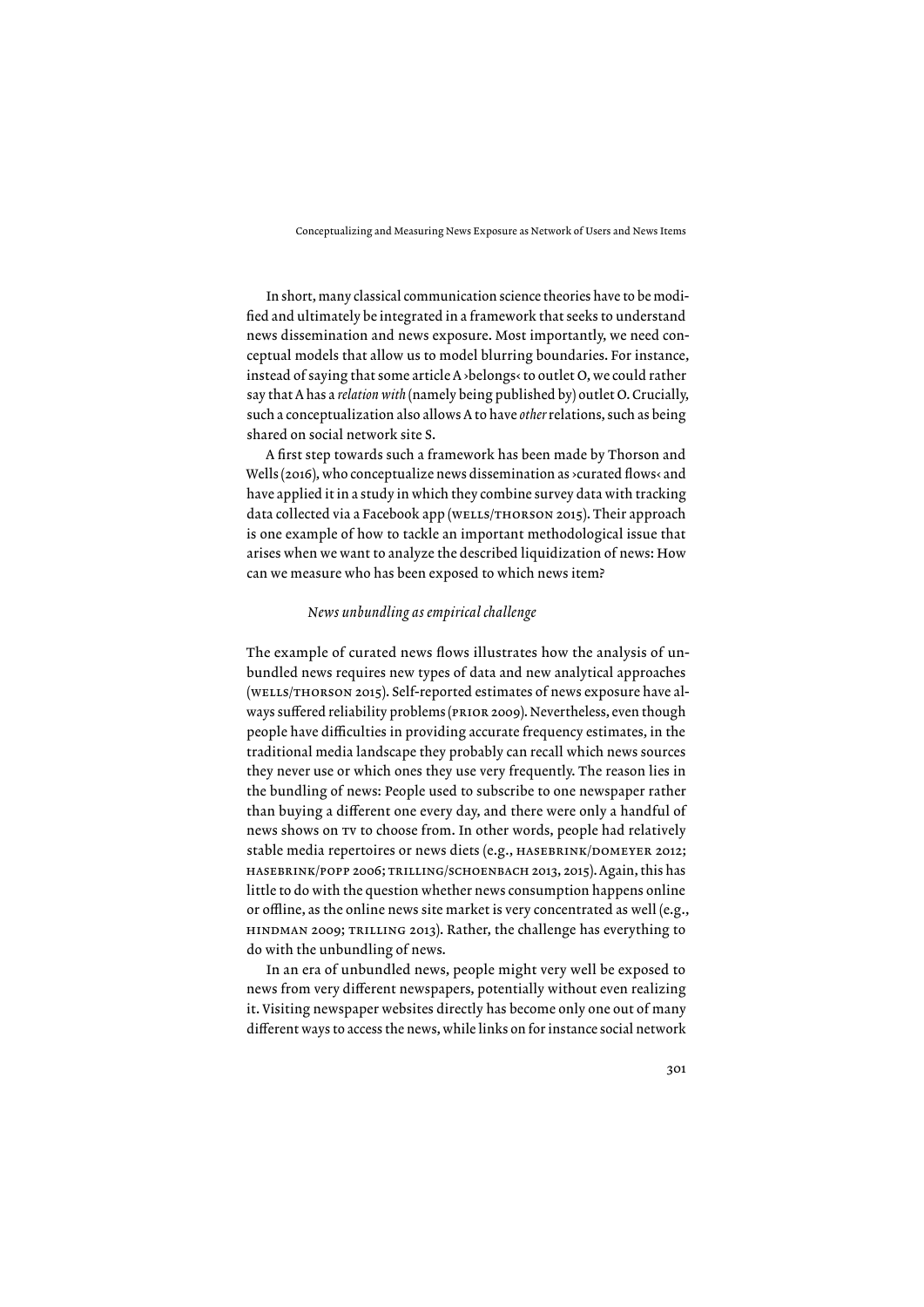sites cause a substantial share of the traffic to news articles (e.g., TRILLING et al. 2017). This means that people might well be able to say they got news ›from Facebook,‹ but they might have a difficult time saying from where it originated. When we want to study what news people are exposed to (and not only differentiate whether they got it from social media or a news site), it becomes less and less a viable approach to ask them directly in a survey.

One approach would be qualitative observational studies, which can give us a better understanding of how and where people encounter news. However, such studies do not generalize well, suffer from a low ecological validity (after all, who is having a researcher literally looking over their shoulder every time they sit in front of a computer?), and do not allow for continuous observations over a long period over time.

A big potential lies in the analysis of tracking data or log files (e.g., dVir-GVirsman/tsFati/menChen-treVino 2014; GentzKow/shaPiro 2011; menChen-treVino/Karr 2012; striPPel/emmer 2015; tewKsbury 2003). Server-side solutions (in which data is collected by the host of a web site, e.g., a news website) do not help much to study unbundled news, as one would only have access to logs from one or few cooperating websites. Suitable technical solutions therefore include client-side solutions (data collection directly on the computer of the participants) and proxy servers (which provide users with access to the internet and can store information about what traffic goes through them). Indeed, comparing such data with self-reported internet use, Scharkow (2016) found that people are rather bad at recalling how they used the Internet.

However, current research usually does not take into account the exact content of the sites people visit: They log the URL but do not store the content behind it. As this approach mainly allows us to tell how often people visit which sites but gives only very limited evidence as to which exact news item they encountered where, it needs to be improved to be suitable for analyzing a media environment of unbundled news. Luckily, this is no unsurmountable challenge. A first approach would be that the researchers themselves simply download the content behind each URL later on (automated with a script). However, this will cause problems when content is dynamically created or when it depends on the user being logged into a service. A second approach therefore would be to not only store the URLs but to intercept the whole traffic. While this is more privacy-invasive and therefore not only technically but also legally and ethically more challenging, it is possible to build such a tool (BODÓ et al. 2017).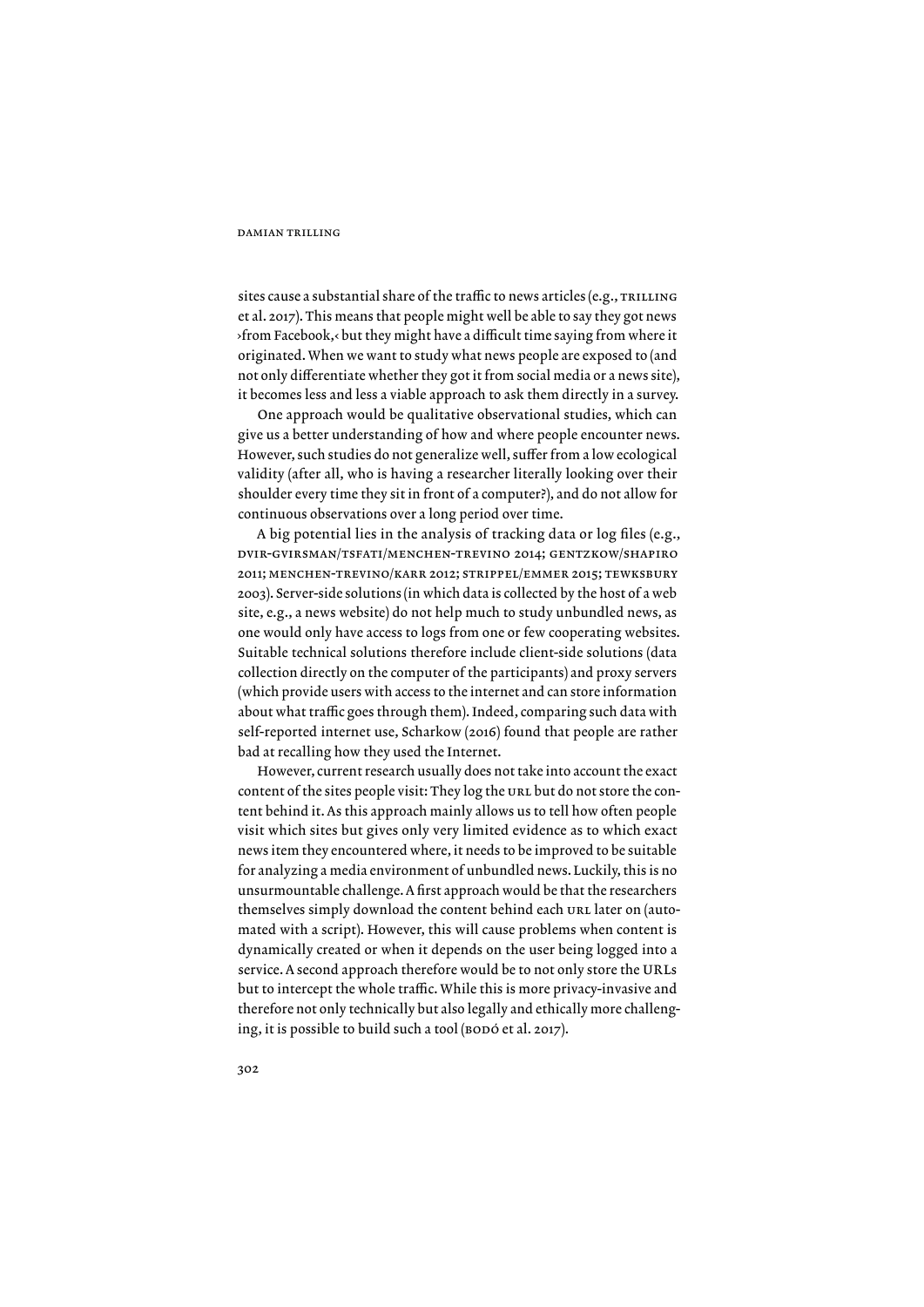#### *Network perspectives on communication*

In recent years, communication science has witnessed an increase in studies that analyze social or political networks (EVELAND/HUTCHENS/MOREY 2012). Using a variety of measures of size, centrality, density, and so on, network analysis allows researchers to focus on the relationships between their objects of study. These objects, the nodes in the networks, can be anything: actors, issues, news items, users. The edges between them can also represent a variety of relationships: knowing each other, co-occurring together, reading, retweeting, etc.

For instance, network analysis has extensively been used to analyze social-networking services (mainly Twitter), building networks in which networks represent users or messages and edges retweets, follower- or following relationships, mentions, and so on (for a typical example, see ConoVer et al. 2012). Relatedly, such relationships have been used to study information cascades, i.e., the spread of information on social network sites (e.g., bhattaCharya/ram 2012; ChenG et al. 2014; FriGGeri et al. 2014). Nevertheless, in other areas, network approaches are not as popular yet, even though the object of study would lend itself excellently to such an approach. Reviewing the literature on news sharing, Kümpel, Karnowski, and Keyling (2015) found that comparatively few studies used network approaches and that »[r]esearch on news sharing networks [as opposed to news sharing research on, e.g., actors or content; DT is highly focused on technological aspects and thus dominated by scholars from the computer and information sciences« (p. 5).

It is important to note that network approaches can not only be useful for analyzing data structures that have an obvious network characteristic, such as follow- or retweet-networks. More in general, network perspectives can also be used to adapt communication science theories to the demands and characteristics of today's media landscape. For instance, agenda-setting theory has been adapted in such a way. The *network agenda-setting* model explicitly models the similarity of issues as a graph, whereas traditional agenda-setting approaches would treat issues as discrete entities that are simply present or not, without allowing for relationships or overlap (e.g., Guo 2013; Guo/VarGo 2015; VarGo/Guo 2017). Gatekeeping theory has been modified, too: Barzilai-Nahon (2008) proposed a theory of network gatekeeping, which explicitly includes relationships between gatekeepers. Advocating for such an approach in research on news exposure, Thorson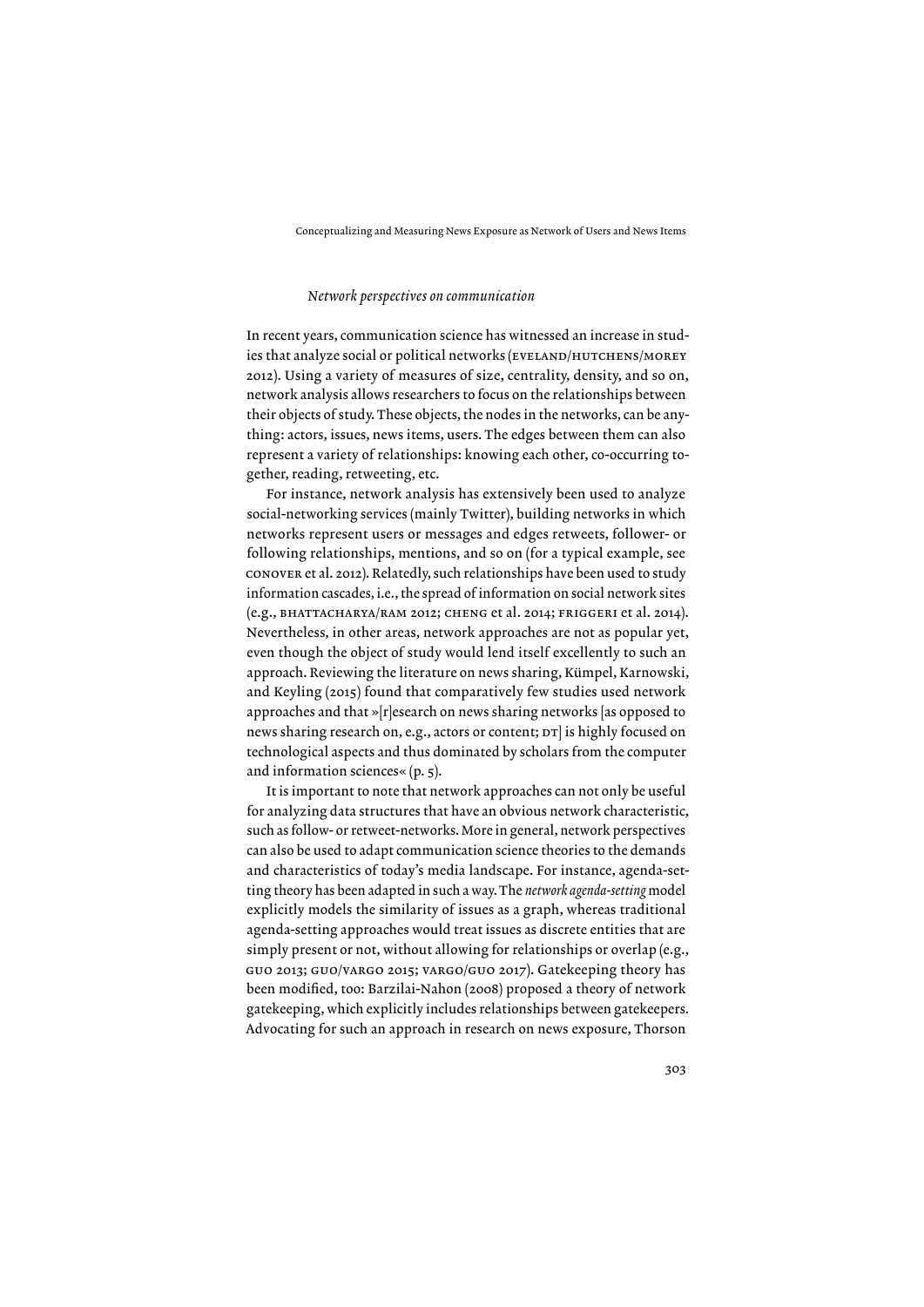and Wells (2016) write: »[W]hat if we locate the individual as the unit of analysis – as traditional media effects research has – but also build for each individual a network of communication links one step out – as emerging research techniques allow us to do?« (p. 4).

The vast majority of the network approaches in communication science, however, is limited to networks that are limited to *one* type of nodes and *one* type of edges. For instance, in a follower-network, each node represents a user and each edge represents a following-relationship. Or in a topic network, each node is a topic, and each edge might represent their similarity or their frequency of co-occurrence. As I will show in the following section, we can model news exposure as a network in which we allow *multiple* types of nodes and *multiple* type of edges. Rather than analyzing networks of users and networks of items separately, I propose to integrate them into one graph.

#### *Towards a new conceptualization of news exposure*

While reviewing related research, I discussed three main themes related to the unbundling of news: theoretical challenges, empirical challenges, and the move towards network perspectives on communication. In this section, I will integrate them and propose a model that conceptualizes news exposure as a network of users and news items. As outlined above, this model offers a methodological improvement, as it allows to operationalize and model news exposure in an ecosystem characterized by unbundled news.

Moving from a tabular data model, in which rows correspond to observations and columns to variables that were measured, to a network model of nodes and edges does not only offer additional flexibility, but it also allows to answer new theoretical questions. Let us again consider the example of agenda-setting. In recent years, studies have addressed the question how social media like Twitter influence the media agenda (e.g., Conway/KensKi/wanG 2015). However, such studies had to treat Twitter as ›just another medium‹, forcing it into the same sort of category as, for example, a newspaper. But this would lump together the Twitter account of a newspaper with the one of a random citizen while not recognizing its relationship to the newspaper's website. If, instead, we see news items as nodes in a network, we can connect them in various ways. This makes it possible to move beyond ›the agenda of newspaper X‹ and lets us answer theoretical questions like: How does issue salience from the media agenda influence the public agenda *via different pathways*?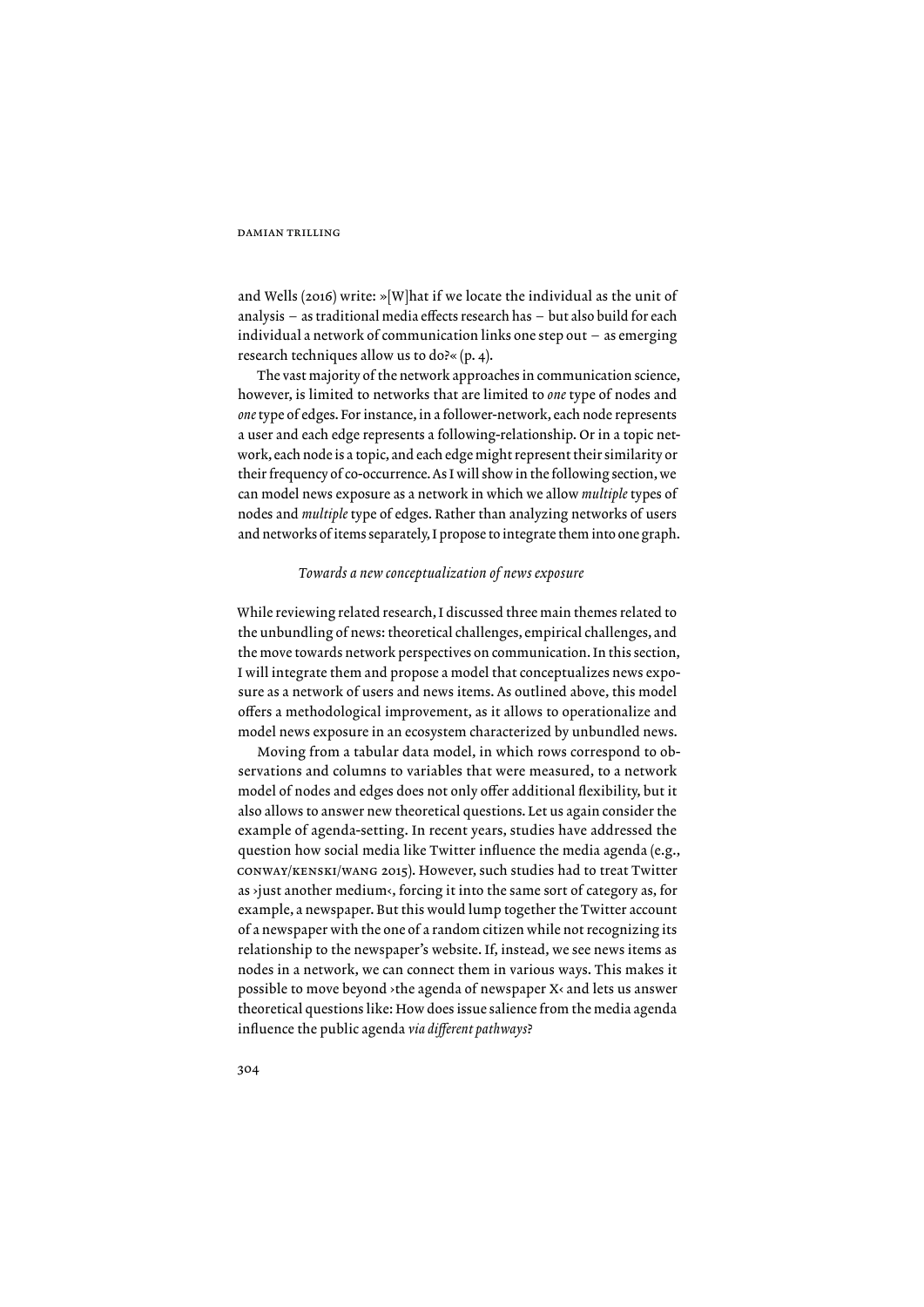#### *News exposure as network of users and news items*

A first network (graph) could look as follows. The nodes (also known as vertices) represent users and news items. We have thus two different types of nodes: user nodes and item nodes. They are connected by edges (also known as arcs or relationships), for instance to indicate that a user has read a news item. But one could also use edges to indicate relationships between news items, for example them being similar. Having such multiple types of edges, we call our graph a *multigraph*. Additionally, nodes can be tagged with labels, and both nodes and edges can have properties. Therefore, we can say that we employ a *labeled property graph model* (see robinson/webber/eiFrem 2015).

*Nodes.* The most fundamental nodes in our network are *user nodes* and *news item nodes*. These nodes have certain *properties*: For instance, a user node might have the properties age, gender, education, but also political interest, political orientation, trust in news media, and so on. A news item node represents a single news item, be it a written article, a video clip, or any other format. News items have properties as well: most notably, their full text, but also metadata such as publishing date, where it was published, what its original source was, and so on. Using techniques of automated content analysis (boumans/trillinG 2016; Grimmer/stewart 2013), we could also extract new properties from the full text, for instance, topics or frames. This process is also known as *feature engineering*.

*Edges.* Because we are interested in news exposure, the most important edges are ›has\_read‹ edges. They connect user nodes with item nodes and signify that a user has read a news item. Optionally, such an edge might have properties as well, for instance a timestamp that indicates when the item has been read or how it has been accessed specifically. Using properties, we can also store information on whether the article has been accessed by directly surfing to a news site or via a link on social media. Next to ›has\_ read‹ edges, we could think of other edge types as well. Most notably, we might want to be able to include information on the relationships between news item nodes. For instance, given that many news items originate from the same press agency releases (boumans 2016; welbers et al. 2018), we could connect such items with an ›is\_similar‹ edge, which we could determine, for instance, using the cosine similarity. In principle, we could even go further and add edges between persons who know each other, talked to each other, follow each other on social media, and so on. And if we are in-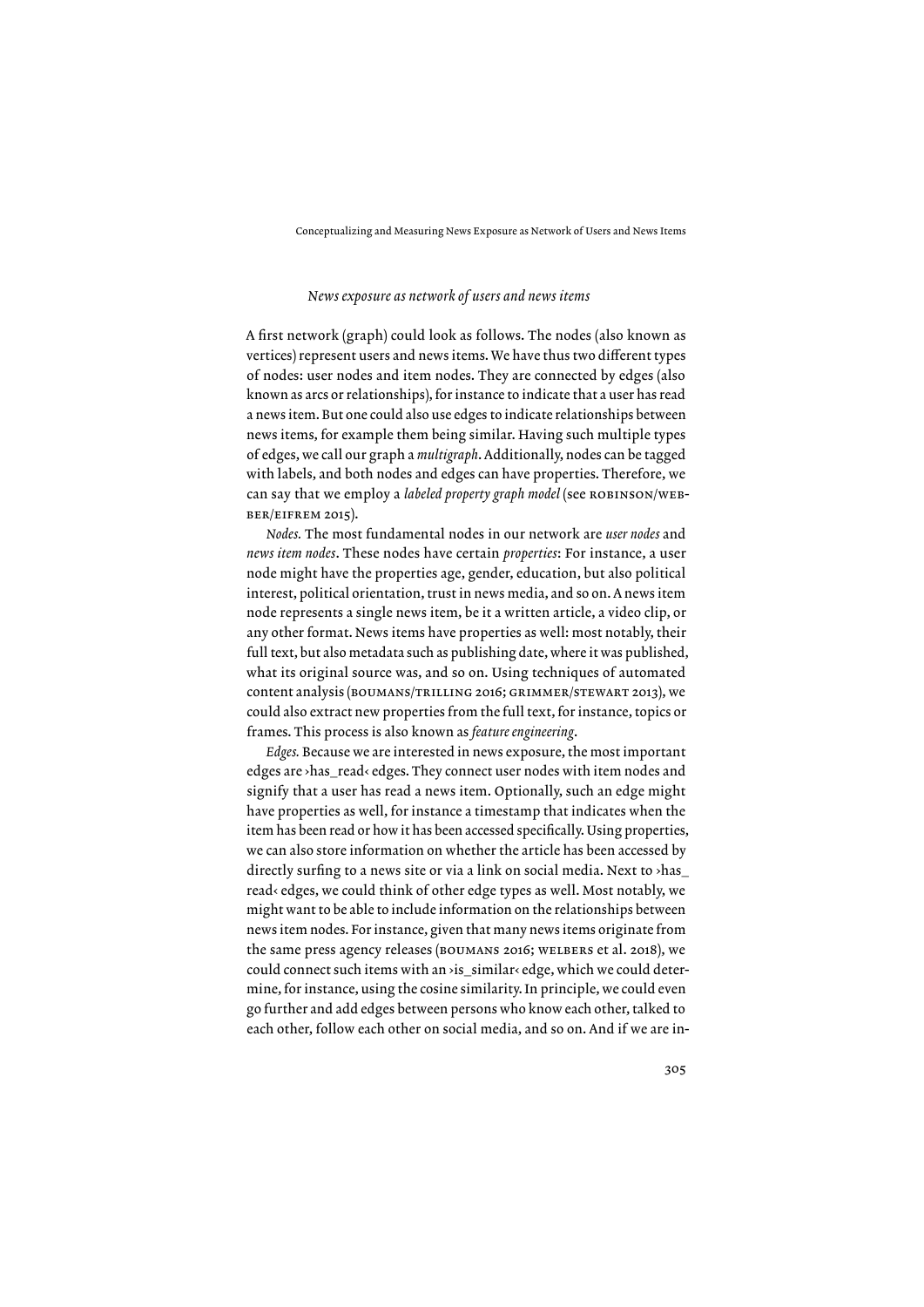terested not only in news consumption but also in news sharing, we could introduce edges to that effect in our model, too (see also the suggestions by thorson/wells 2016).

*Aggregations and analyses.* A main characteristic of the proposed network model is that it avoids premature aggregation of data. Unlike in tabular datasets, we do not have to decide in advance on what constitutes a >case< (i.e., a row) and what constitutes a ›variable‹ (i.e., a column). Instead, we can retrieve any subset of the graph at analysis time. To give an example: We could retrieve all nodes that are connected with a >has\_read< edge where the property >accessed\_via< equals >Facebook<. We could then aggregate the data by the ›topic‹ properties of the item nodes and create a table in which each user is a row and where the columns contain the user properties (like sociodemographics) and the number of articles they read per topic. But we could as well turn it around and create a table in which news items are represented as rows and the aggregated number of times they have been read is one of the columns. If we have connected similar articles with edges, we could also think of collapsing all nearly-identical articles, or aggregating all articles within one outlet, or of many other possibilities, which in the end could lead to a conventional tabular dataset that can be analyzed using familiar techniques like regression analysis. We see that storing our information as a labeled property graph gives us huge flexibility when it comes to answering very different research questions and conducting a huge variety of analyses. We can think of the creation of such datasets as taking a slice out of a much more complex dataset – but rather than doing this in advance, we try to store the information on an as fine-grained level as possible (Figure 1). Of course, we could also refrain from deriving a tabular dataset at all and perform a network analysis on the graph, a subgraph, or any derived graph. For instance, we could derive a graph in which we introduce >news event< nodes, which connect news items that are about the same event and thus allows us to abstract from the individual item.

*Summarizing the model.* I proposed to conceptualize each news item as an object with a number of properties (like, e.g., news values, origin, topic, etc.). Based on the properties of the item and those of all actors involved (news organizations, anyone sharing an article along the way, the final recipient), it can be predicted if someone is exposed and via which route. Thus, I propose an innovative way of analyzing news exposure with a framework originating in graph theory and used in so-called graph da-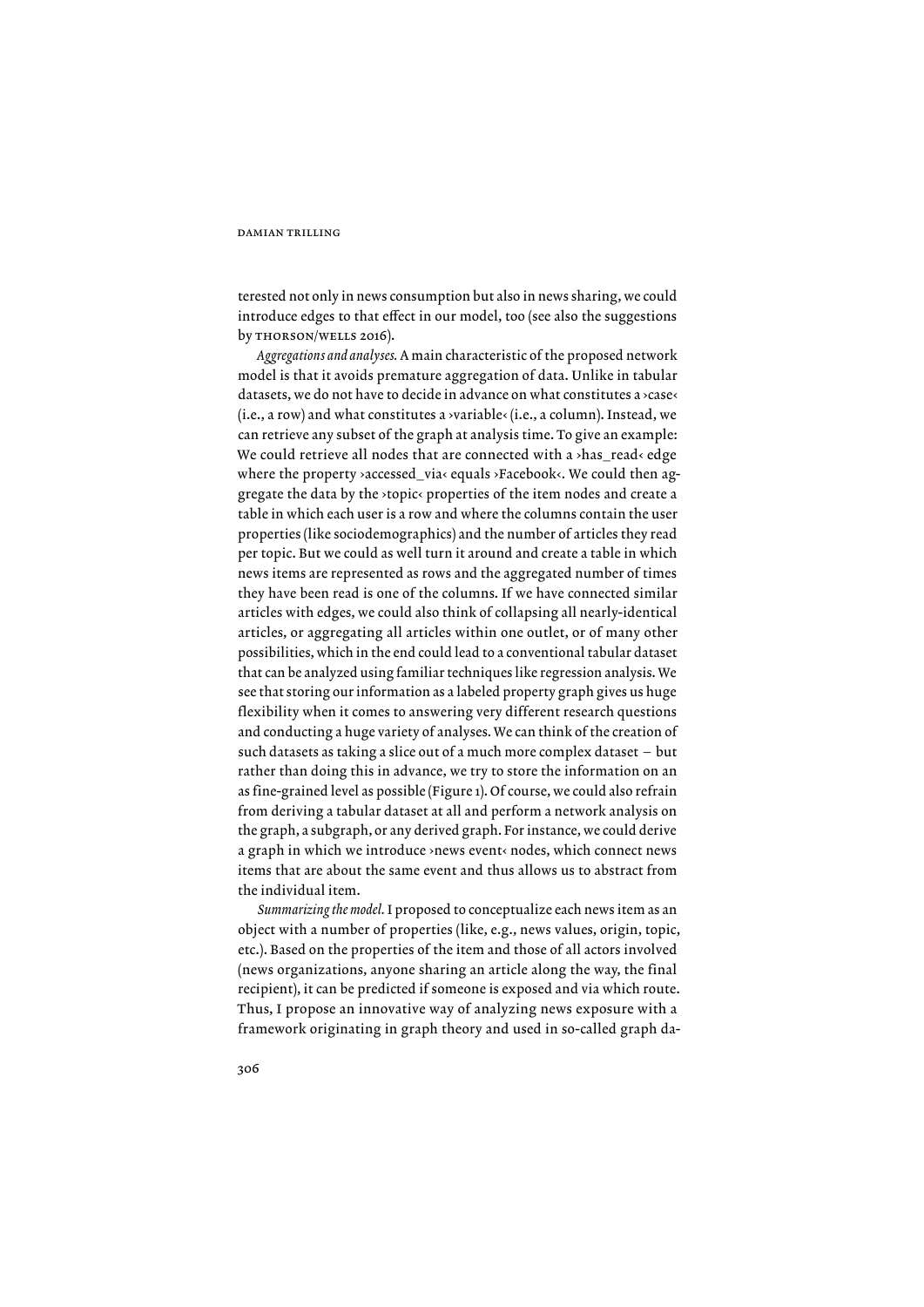



tabases (see robinson/webber/eiFrem 2015). Such a database does not only contain information on cases (which we call nodes) like in common survey or content analysis datasets; it also contains various relationships between these nodes. In our case, the main types of nodes are news items and users; the relationships could be labeled »has\_read« and »is\_similar«, for instance.

Figure 2 depicts a simplified illustration. News item 4 is read by both A and B, which we could predict with a regression model based on the properties of item 4 (like its topic etc.), A (like age, gender, interests, …) and B. The crucial improvement of this conceptualization is that we see that C de facto receives the same information: C reads item 5, which – using measures like the cosine similarity – can be identified to contain the same information as item 4. On top, we can estimate which properties predict via which channel the information is received.

Such a conceptualization gives us a huge flexibility in the analyses we can conduct. It allows to predict which item a given person is exposed to – irrespective of the channel. For instance, if a news agency item is published on different sites, the model can account for this and treat them as equal – because their nodes are connected. However, if one is interested in the channel instead, one could also predict the channel. If the news items are time-stamped, one can also investigate how information spreads in the news environment. The possibilities are countless.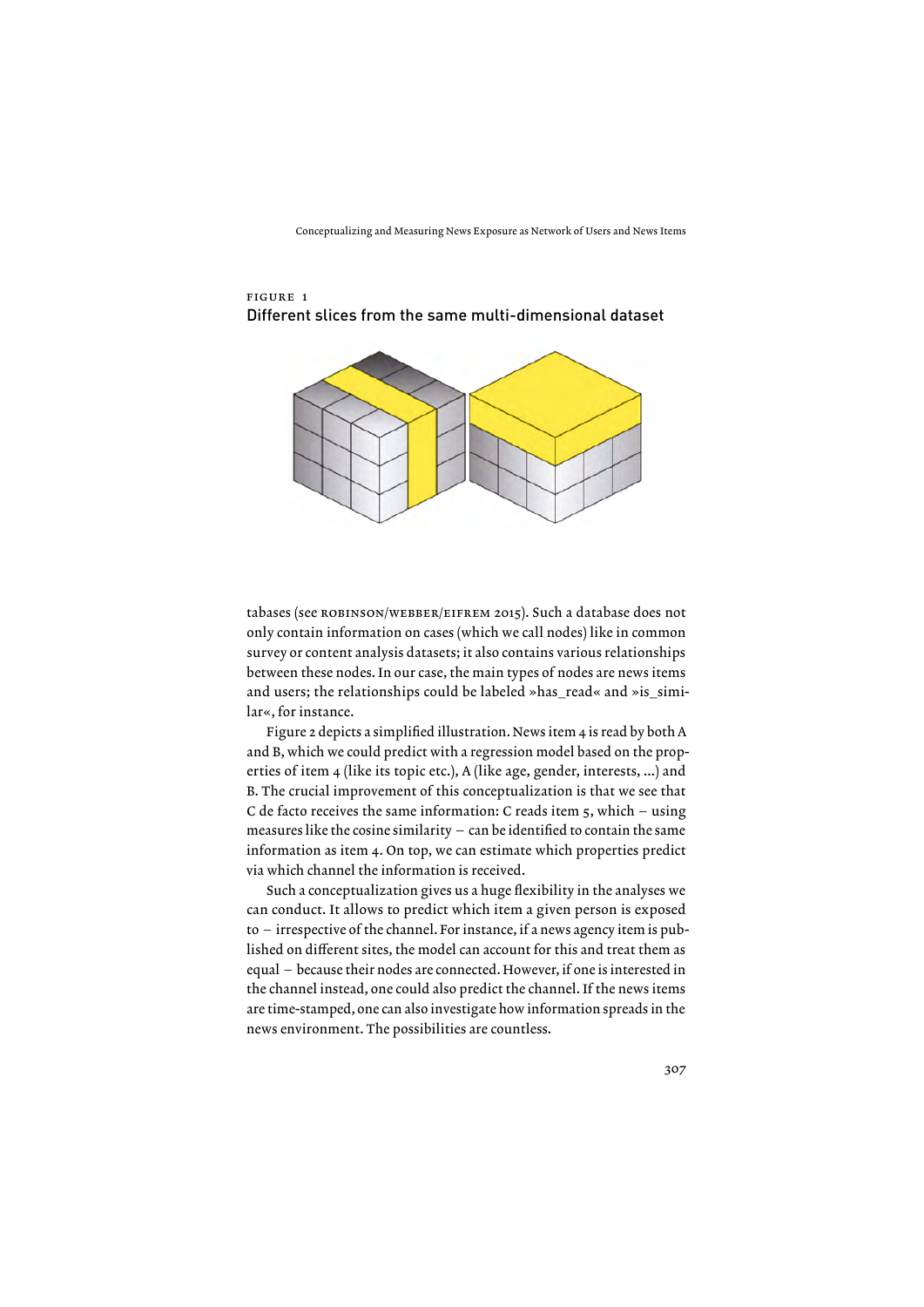



To avoid redundancy, only examples of attached properties are shown, mainly for the bottom node.

#### *Implementation*

The model I developed above is a general conceptualization that can be filled in and adapted depending on research interests and the available data. It does not prescribe any specific properties that nodes and edges need to have, and it is open to adding different types of nodes and edges. Let us consider an example: A research team wants to know in how far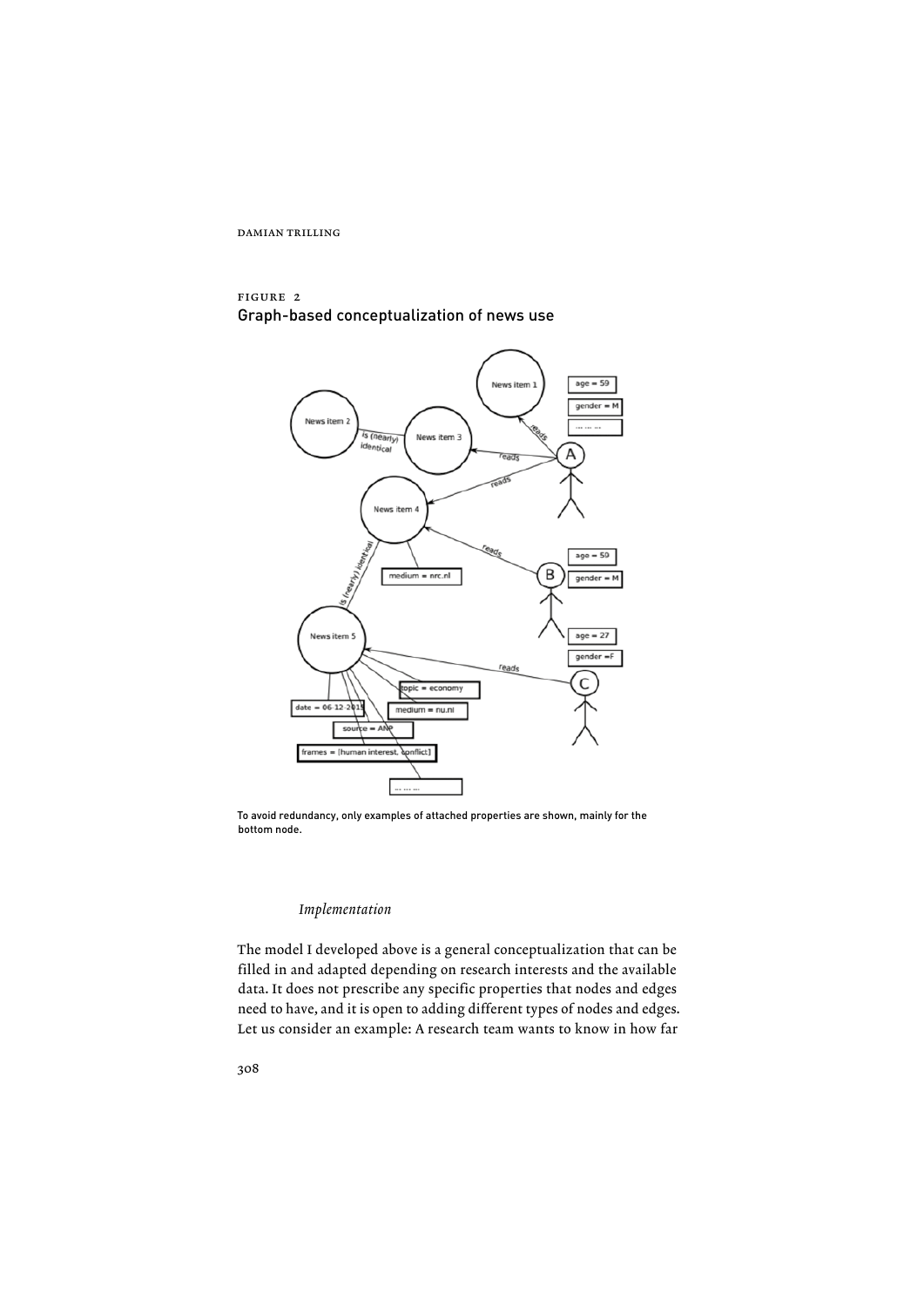the reception of news depends on news values. They have tracking data that allow them to know which news items are read by whom. If they define each news item as a node with properties representing the presence or absence of a news value, and if each reader is another node connected by an edge to the corresponding news item, then they can, for instance, calculate various centrality measures and try to predict them with the associated news values.

The implementation of the model I presented in this chapter does not depend on any specific hard- or software. In this section, I will provide an illustration of how the model can be put into practice. Rather than discussing it along the steps in the research process, starting with data collection and ending with analysis and presentation, I take a different approach and first describe the storage of the data. In the network conceptualization presented here, the question how to store the data is a very fundamental one and, in fact, guides the way data is collected and determines which subsequent analyses are possible (see also GÜNTHER/TRILLING/VAN DE VELDE 2018).

*Graph databases.* Given that social scientists are often used to working with tabular data, it is worth discussing how to deal with the data structure proposed by the model. Of course, network data can be represented by tables as well (namely by node lists and edge lists), but in our case we want to store much more: We want to be able to distinguish between different types of nodes and edges, and we want to attach properties to them. If one of the properties is the full text of the news item, we quickly reach very large file sizes, and as the number of properties increases, we get very complex data models. Thus, typical programs for network analysis like Pajek or Gephi can help us analyze extracted subsets of the data later on, but their native data formats are not the way to go for storing our data. In fact, what we want to have is some database that is suitable for storing large amounts of news items. But in addition, it should be able to store *relations*. Luckily, such databases exist. Graph databases are specifically designed to store and query labeled property graphs (for an introduction on graph databases in general and the popular Neo4j database in particular, see robinson/webber/eiFrem 2015). In particular, they allow to easily select subgraphs (i.e., subsets of the nodes and edges in a graph) that conform to a specific pattern.

*Data for the properties of the nodes.* For the user nodes in the network, sociodemographic variables can be measured using traditional surveys. Depending on the research interest, variables as political interest, political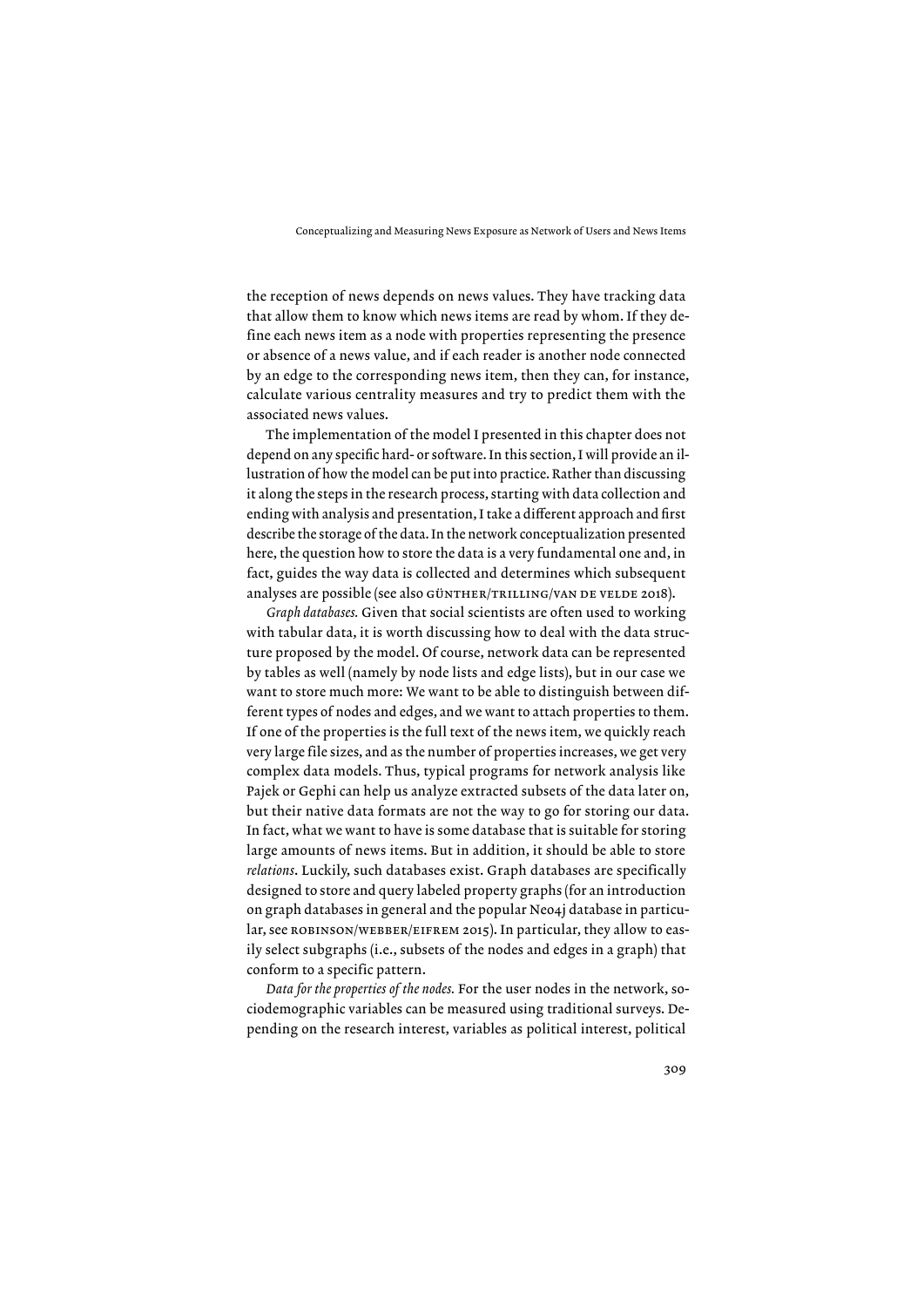orientation, and so on can be used as additional properties of the nodes. Each participant is thus represented by one node.

Getting news item nodes requires more effort. As discussed above, collecting some type of tracking data that logs the survey participants' online behavior is the most obvious mode of data collection. Each news item that has been read at least once by any of the participants constitutes a node. Getting their properties requires some additional steps. First of all, the full HTML source needs to be acquired, either by downloading the news items, thus based on the URLs the tracking software records, or by having it recorded directly by the tracking software. After parsing the content (i.e., separating the article itself from associated meta data and from irrelevant so-called boilerplate content such as navigation elements; see also GÜNTHER/SCHARKOW 2014), the text can be analyzed using the wide variety of automated content analysis techniques that are available to study digital journalism (BOUMANS/TRILLING 2016; GRIMMER/STEWART 2013). For instance, to each node, one could attach properties like the topic, the author, but also variables of interest like the presence of specific frames. It is important to note that while some of the properties of these nodes have to be stored during data collection (e.g., metadata like URL or publishing date), others can be added afterwards as part of the *feature engineering*, as long as the full text is stored as one of the properties. For instance, based on the full text, features like frames (BURSCHER et al. 2014) or topic (BURsCher/VlieGenthart/de Vreese 2015; sCharKow 2011) can be inferred using Supervised Machine Learning later on.

*Connecting the nodes.* Connecting the user nodes to the news item nodes is trivial – after all, the tracking software records who has read which article, which enables us to add ›has\_read‹ edges. It depends on the exact setup of the data collection software which properties we can add to this edge. A straightforward example would be the so-called >Referrer-URL< that indicates where the user came from. To assess whether two nodes contain essentially the same information (and to connect them with an ›is\_similar‹ edge), one can compare them using similarity measures like the cosine distance or the Levenshtein distance. For example, this has been done successfully to identify content overlap between press agency copy and newspaper articles (boumans 2016; welbers et al. 2018). If the value of such a similarity measure is above a given threshold, an edge can be drawn between the nodes to indicate their similarity.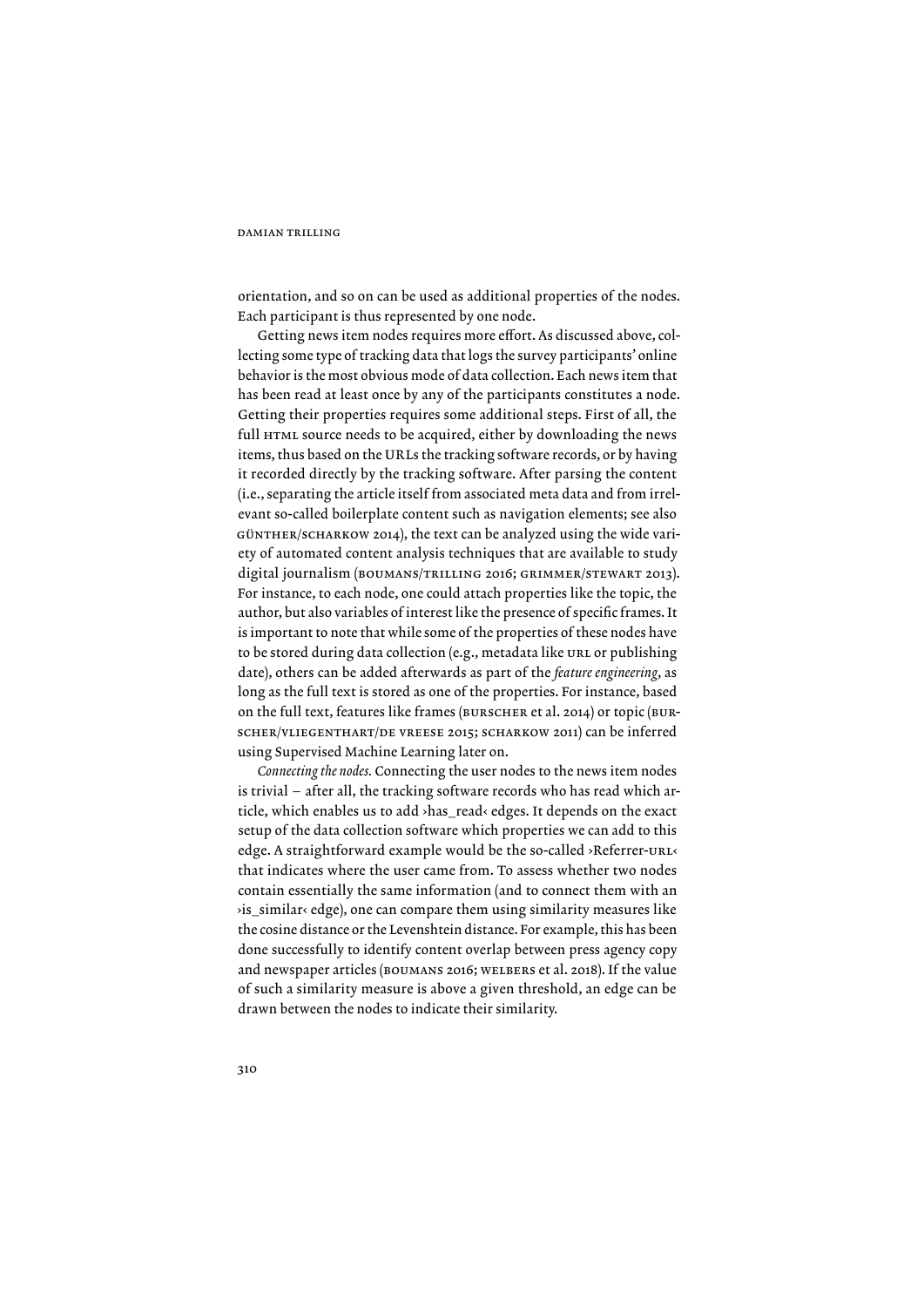#### 3. Conclusion

In this chapter, I have proposed to conceptualize and measure (online) news exposure as a network of users and news items. I argued that news gets unbundled, which makes it less and less useful to ask people how often they use a specific news outlet. To deal with this challenge, it seems necessary to shift the focus towards exposure to an individual news item, recognizing that people can access this item via very different channels. Rather than focusing only on the channel (e.g., asking whether people get their news from Facebook, Twitter, or directly from a news site) or only on the brand (e.g., asking whether they get their news from *nu.nl*, *telegraaf.nl*, or *nrc.nl*), the proposed model allows to integrate both perspectives by seeing channel and brand as properties of edges and nodes, while putting the news item itself in a central role.

In doing so, the proposed approach is in line with the increasing role of network approaches to study communication. While this adds a layer of complexity to news exposure research, its inherent flexibility makes it suitable for studying information flows in complex media landscapes.

What I see as one of the central advantages of conceptualizing and measuring news exposure as a network of users and news items, however, is also one of its disadvantages: By measuring and storing information and relationships on an extremely fine-grained level, it creates complex data structures and huge amounts of data. While this opens up many possibilities for answering innovative research questions based on the data, it also means that researchers have to carefully think about good ways to create meaningful aggregations and to abstract from the individual news item.

Empirically, this conceptualization can be implemented by combining survey data with tracking data in a graph database. In particular, by combining tracking data and survey data to gather information about the nodes in this network, it is possible to create a database of news exposure that allows answering questions that could not be answered before, because it integrates information about users, news items, and exposure to these items, and relationships between the items in one single database. For instance, if we – translating and extending old ideas about a two-step flow of communication into the modern media environment – are interested in the question *via which route* a given piece of information reaches a recipient *and how this can be predicted*, then a network approach and corresponding measures and algorithms (e.g., to find the shortest path between nodes) are necessary.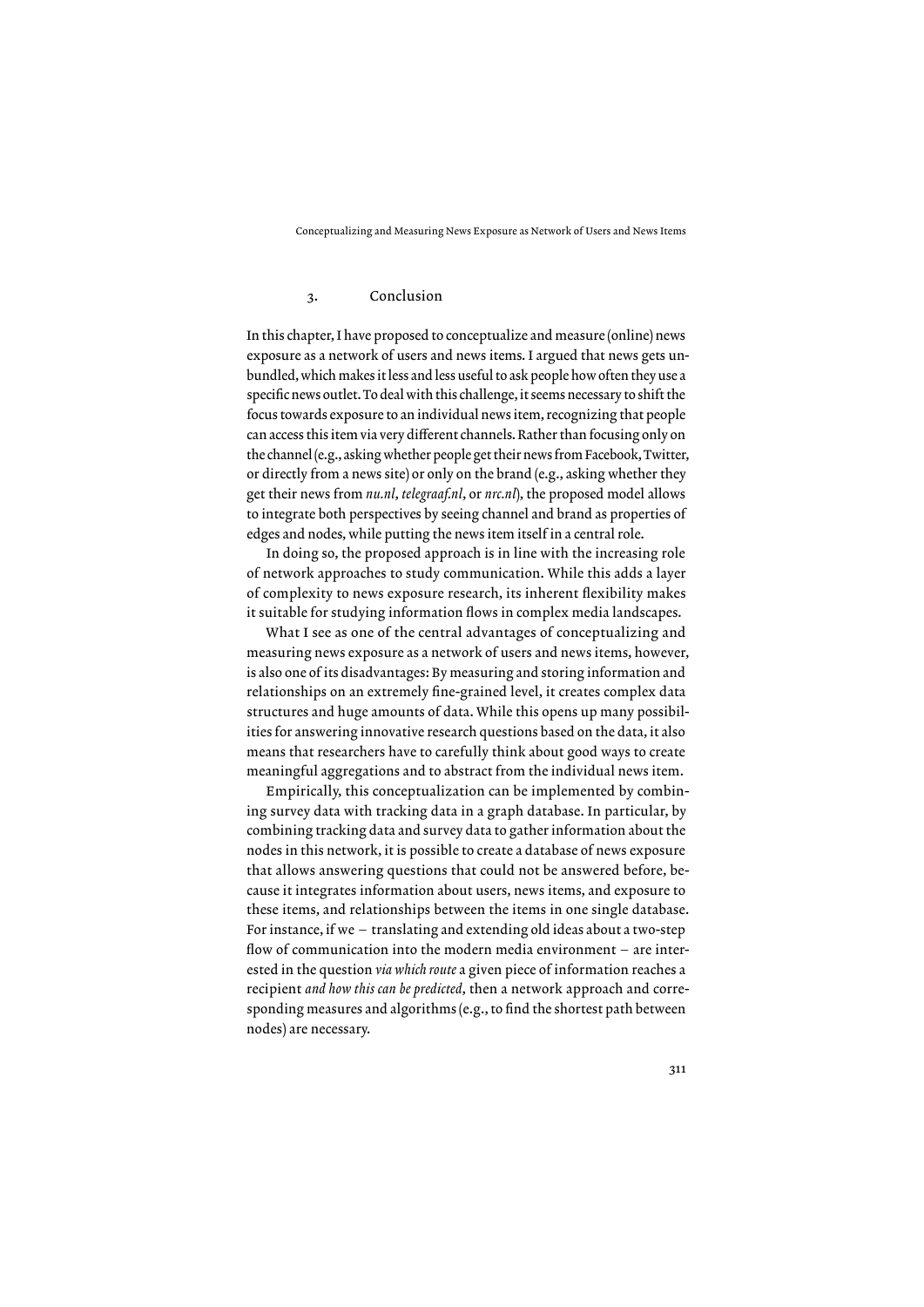The proposed approach is one of the first to propose a framework for conceptualizing and measuring news exposure that accounts for the unbundling of news. As such, it still has to prove its usefulness. Future work has to look into possible extensions, for example to include new types of nodes and followers to make it suitable for including active forms (like sharing) next to passive forms (like reading). And, of course, it needs to be filled with empirical data from surveys and tracking tools. Which is what we are working on right now and what hopefully many others will consider doing as well.

#### References

- barzilai-nahon, K.: Toward a theory of network gatekeeping: A framework for exploring information control. In: *Journal of the American Society for Information Science and Technology*, *59*(9), 2008, pp. 1493-1512. doi: 10.1002/asi.20857
- bauman, z.: *Liquid times. Living in an age of uncertainty*. Cambridge, uK [Polity] 2007
- bhattaCharya, d.; ram, s.: Sharing news articles using 140 characters: A diffusion analysis on Twitter. In: *Proceedings of the 2012 IEEE/ACM International Conference on Advances in Social Networks Analysis and Mining, ASONAM 2012*, 2012, pp. 966-971. doi: 10.1109/ASONAM.2012.170

bodó, b.; helberGer, n.; irion, K.; borGesius zuiderVeen, F. j.; moller, j.; Van der Velde, b.; de Vreese, C. h.: Tackling the algorithmic control crisis – the technical, legal, and ethical challenges of research into algorithmic agents. In: *Yale Journal of Law & Technology*, *19*, 2017, p. 133 - 180

- boumans, j. w.: *Outsourcing the news? An empirical assessment of the role of sources and news agencies in the contemporary news landscape* (PhD thesis, University of Amsterdam). 2016. http://hdl.handle.net/11245/1.532941
- boumans, j. w.; trillinG, d.: Taking stock of the toolkit: An overview of relevant automated content analysis approaches and techniques for digital journalism scholars. In: *Digital Journalism*, *4*(1), 2016, pp. 8-23. doi: 10.1080/21670811.2015.1096598
- bursCher, b.; odijK, d.; VlieGenthart, r.; de rijKe, m.; de Vreese, C. h.: Teaching the computer to code frames in news: Comparing two supervised machine learning approaches to frame analysis.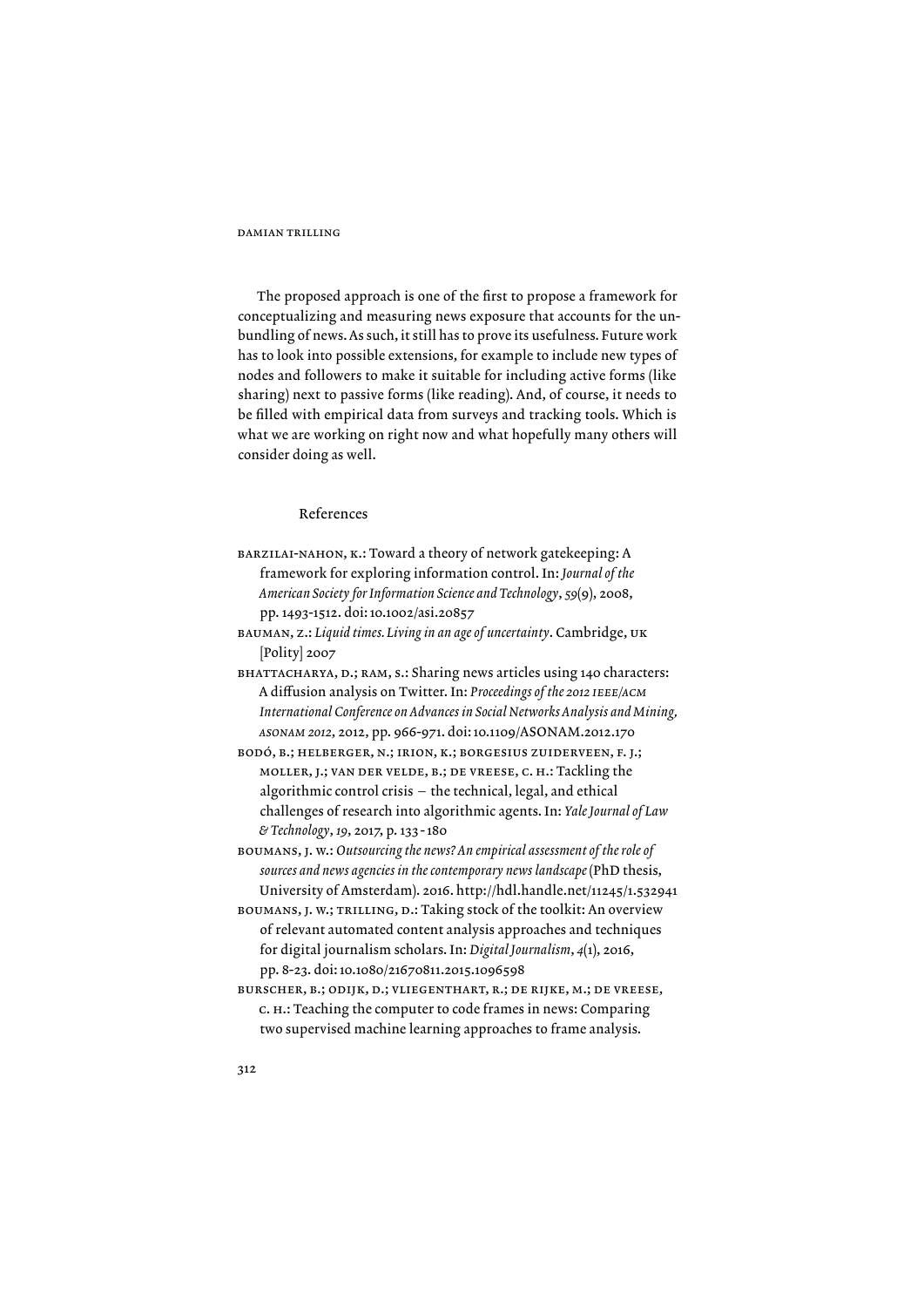In: *Communication Methods and Measures*, *8*(3), 2014, pp. 190 - 206. doi: 10.1080/19312458.2014.937527

- bursCher, b.; VlieGenthart, r.; de Vreese, C. h.: Using supervised machine learning to code policy issues: Can classifiers generalize across contexts? In: *The ANNALS of the American Academy of Political and Social Science*, *659*(1), 2015, pp. 122 - 131. doi: 10.1177/0002716215569441
- ChenG, j.; adamiC, l.; dow, P. a.; KleinberG, j. m.; lesKoVeC, j.: Can cascades be predicted? In: *Proceedings of the 23rd International Conference on World Wide Web*. New York, ny [aCm Press] 2014, pp. 925 - 936. doi: 10.1145/2566486.2567997
- ConoVer, m. d.; GonçalVes, b.; Flammini, a.; menCzer, F.: Partisan asymmetries in online political activity. In: *EPJ Data Science*, *1*(6), 2012, pp. 1 - 19. doi: 10.1140/epjds6
- Conway, b. a.; KensKi, K.; wanG, d.: The Rise of Twitter in the political campaign: Searching for intermedia agenda-setting effects in the presidential primary. In: *Journal of Computer-Mediated Communication*, *20*(4), 2015, pp. 363 - 380. doi: 10.1111/jcc4.12124
- deuze, m.: The changing context of news work: Liquid journalism and monitorial citizenship. In: *International Journal of Communication*, *2*, 2008, pp. 848 - 865
- de waal, e.; sChoenbaCh, K.: Presentation style and beyond: How print newspapers and online news expand awareness of public affairs issues. In: *Mass Communication and Society*, *11*(2), 2008, pp. 161 - 176. doi: 10.1080/15205430701668113
- dVir-GVirsman, s.; tsFati, y.; menChen-treVino, e.: The extent and nature of ideological selective exposure online: Combining survey responses with actual web log data from the 2013 Israeli Elections. In: *New Media & Society,* (4), 2014. doi: 10.1177/1461444814549041
- eVeland, w. P.; hutChens, m. j.; morey, a. C.: Social networks and political knowledge. In: SEMETKO, H. A.; SCAMMELL, M. (Eds.): *The Sage handbook of political communication*. London [Sage] 2012, pp. 241 - 252. doi: 10.4135/9781446201015.n20
- FriGGeri, a.; adamiC, l.; eCKles, d.; ChenG, j.: Rumor cascades. In: *Eighth International AAAI Conference on Weblogs and Social media.* Ann Arbor, ma [aaai Press] 2014. http://www.aaai.org/ocs/index.php/ iCwsm/iCwsm14/paper/download/8122/8110
- GaltunG, j.; ruGe, m. h.: The structure of foreign news. In: *Journal of Peace Research*, *2*(1), 1965, pp. 64 - 91. http:www.jstor.org/stable/423011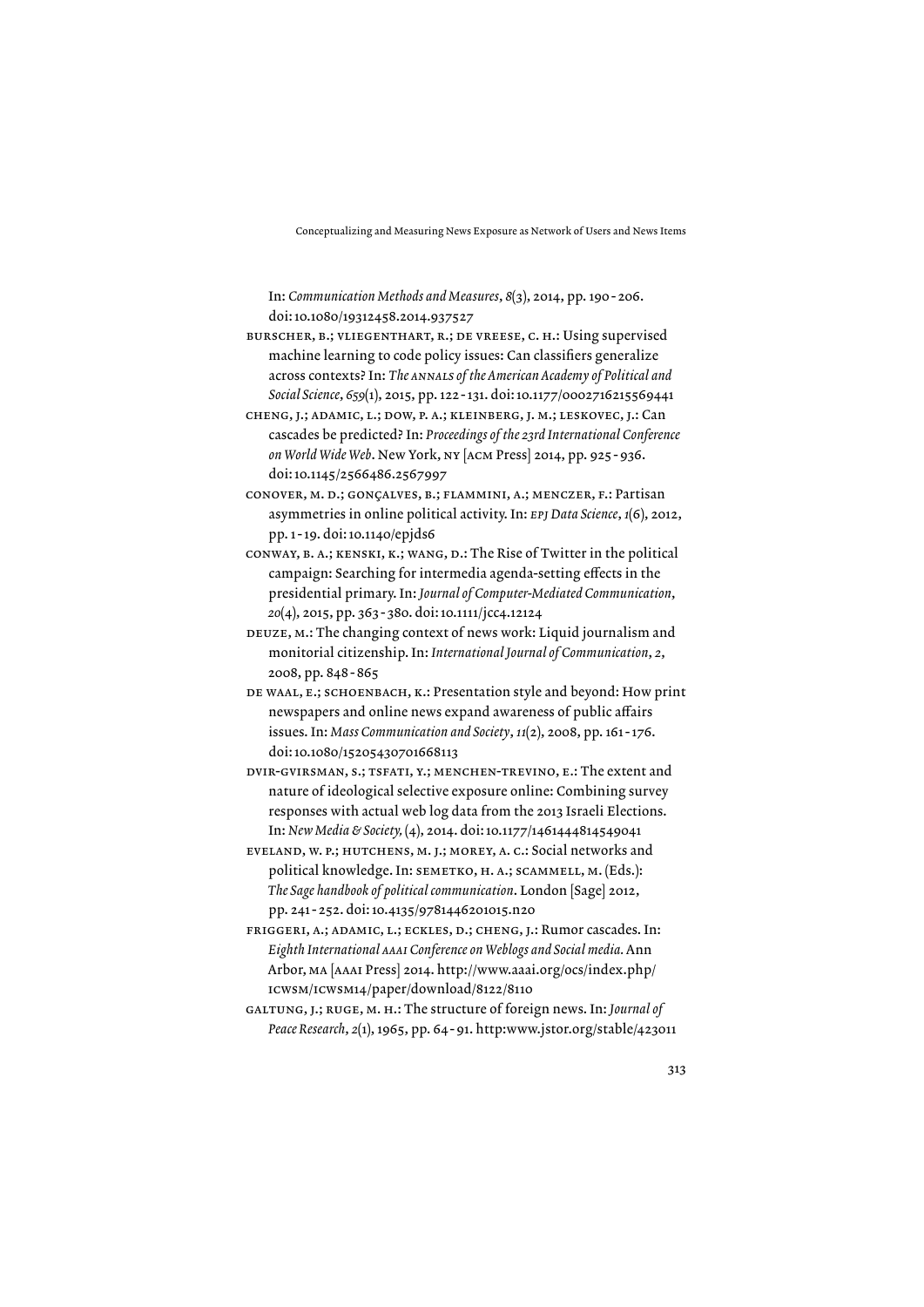- GarCía-Perdomo, V.; salaVerría, r.; KilGo, d. K.; harlow, s.: To Share or Not to Share. In: *Journalism Studies*, *19*(8), 2018, pp. 1180 - 1201. http://doi.org/10.1080/1461670X.2016.1265896
- GENTZKOW, M.; SHAPIRO, J. M.: Ideological segregation online and offline. In: *The Quarterly Journal of Economics*, *126*(4), 2011, pp. 1799 - 1839. doi: 10.1093/qje/qjr044
- Grimmer, j.; stewart, b. m.: Text as data: The promise and pitfalls of automatic content analysis methods for political texts. In: *Political Analysis*, *21*(3), 2013, pp. 267 - 297. doi: 10.1093/pan/mps028
- Günther, e.; trillinG, d.; Van de Velde, r.n.: But how do we store it? (Big) data architecture in the social-scientific research process. In: stuetzer, C.m.; welKer, m.; eGGer, m. (Eds.): *Computational Social Science in the Age of Big Data. Concepts, Methodologies, Tools, and Applications*. Cologne [Herbert von Halem] 2018, pp. 161 - 187
- Günther, e.; sCharKow, m.: Automatisierte Datenbereinigung bei Inhalts- und Linkanalysen von Online-Nachrichten. In: sommer, K.; wettstein, m.; wirth, w.; matthes, j. (Eds.): *Automatisierung in der Inhaltsanalyse*. Cologne [Herbert von Halem] 2014, pp. 111 - 126
- Guo, l.: Toward the third level of agenda setting theory: A network agenda setting model. In: johnson, t. (Ed.): *Agenda setting in a 2.0 world: New agendas in communication*. New York, ny [Routledge] 2013, pp. 112 - 133
- Guo, l.; VarGo, C.: The power of message networks: A Big-Data analysis of the network agenda setting model and issue ownership. In: *Mass Communication and Society*, *18*(5), 2015, pp. 557 - 576. doi: 10.1080/15205436.2015.1045300
- hasebrinK, u.; domeyer, h.: Media repertoires as patterns of behaviour and as meaningful practices: A multimethod approach to media use in converging media environments. In: *Participations*, *9*(2), 2012, pp. 757-779. http://www.participations.org/Volume%209/ Issue%202/40%20Hasebrink%20Domeyer.pdf
- hasebrinK, u.; PoPP, j.: Media repertoires as a result of selective media use. A conceptual approach to the analysis of patterns of exposure. In: *Communications*, *31*(3), 2006, pp. 369 - 387. doi: 10.1515/ Commun.2006.023
- hindman, m.: *The myth of digital democracy*. Princeton, Oxford [Princeton University Press] 2009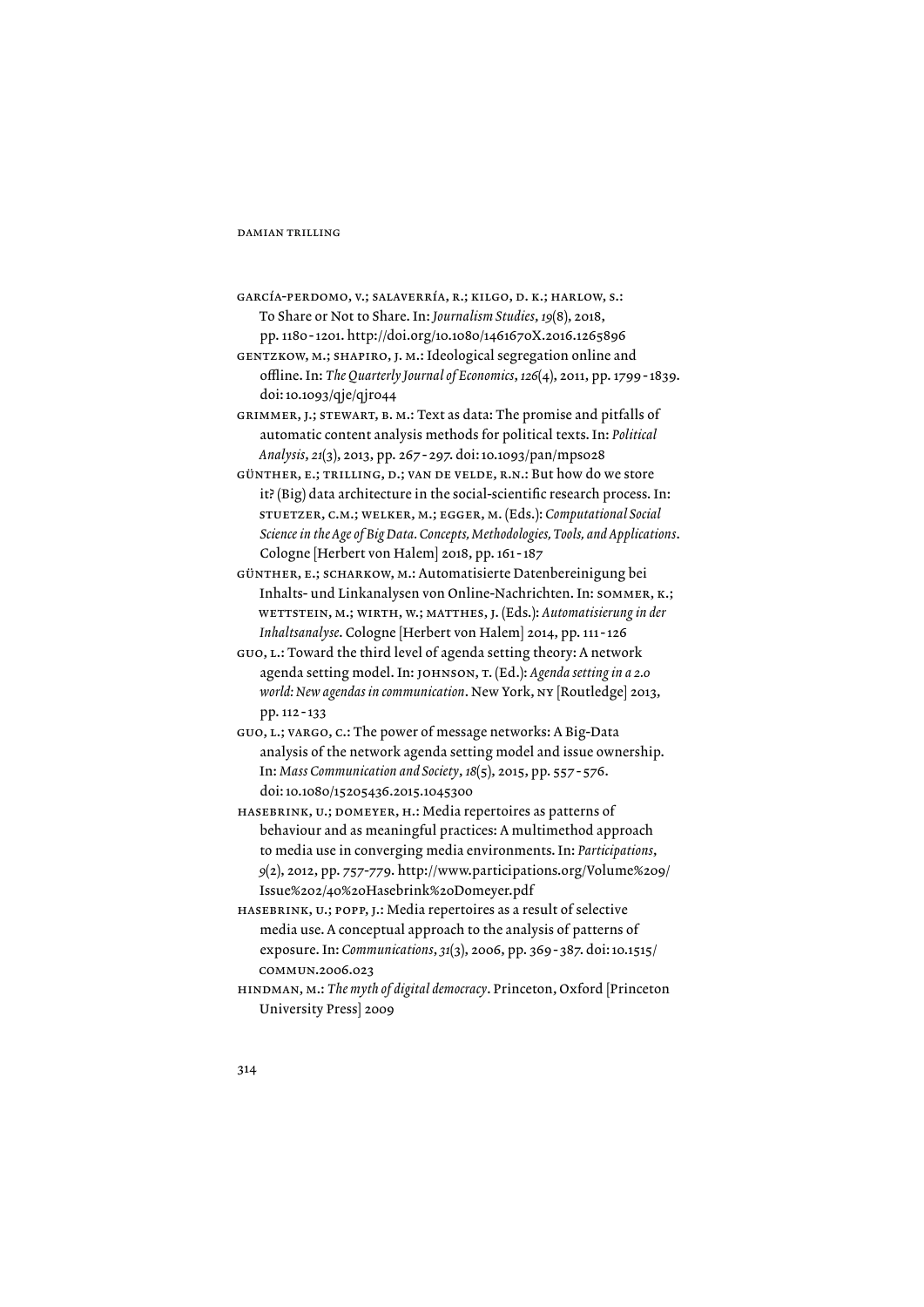- KilGo, d. K.; harlow, s.; GarCía-Perdomo, V.; salaVerría, r.: A new sensation? An international exploration of sensationalism and social media recommendations in online news publications. In: *Journalism*, 2016. doi: 10.1177/1464884916683549
- Kim, y.; Chen, h. t.; Gil de zúñiGa, h.: Stumbling upon news on the Internet: Effects of incidental news exposure and relative entertainment use on political engagement. In: *Computers in Human Behavior*, *29*(6), 2013, pp. 2607 - 2614. http://dx.doi.org/10.1016/j. chb.2013.06.005
- KümPel, a. s.; KarnowsKi, V.; KeylinG, t.: News sharing in social media: A review of current research on news sharing users, content, and networks. In: *Social Media + Society*, *1*(2), 2015. doi: 10.1177/2056305115610141
- lazarsFeld, P. F.: The election is over. In: *The Public Opinion Quarterly*, *8*(3), 1944, pp. 317-330. https://www.jstor.org/stable/pdf/2745288.pdf
- leCKner, s.: Presentation factors affecting reading behaviour in readers of newspaper media: an eye-tracking perspective. In: *Visual Communication*, *11*(2), 2012, pp. 163 - 184. doi: 10.1177/1470357211434029
- lee, j. K.: *Incidental exposure to news: Limiting fragmentation in the new media environment.* PhD dissertation, University of Texas at Austin 2009
- menChen-treVino, e.; Karr, C.: Researching real-world web use with Roxy: Collecting observational web data with informed consent. In: *Journal of Information Technology & Politics*, *9*(3), 2012, pp. 254 - 268. doi: 10.1080/19331681.2012.664966
- PERLOFF, R. M.: Mass communication research at the crossroads: Definitional issues and theoretical directions for mass and political communication scholarship in an age of online media. In: *Mass Communication and Society*, *18*(5), 2015, pp. 531 - 556. doi: 10.1080/15205436.2014.946997
- Prior, m.: The immensely inflated news audience: Assessing bias in self-reported news exposure. In: *Public Opinion Quarterly*, *73*(1), 2009, pp. 130-143. doi: 10.1093/poq/nfp002
- robinson, i.; webber, j.; eiFrem, e.: *Graph databases* (2nd ed.). Sebastopol, Ca [O'Reilly] 2015
- russell neuman, w.; GuGGenheim, l.; mo janG, s.; bae, s. y.: The dynamics of public attention: Agenda-setting theory meets Big Data. In: *Journal of Communication*, *64*(2), 2014, pp. 193 - 214. doi: 10.1111/ jcom.12088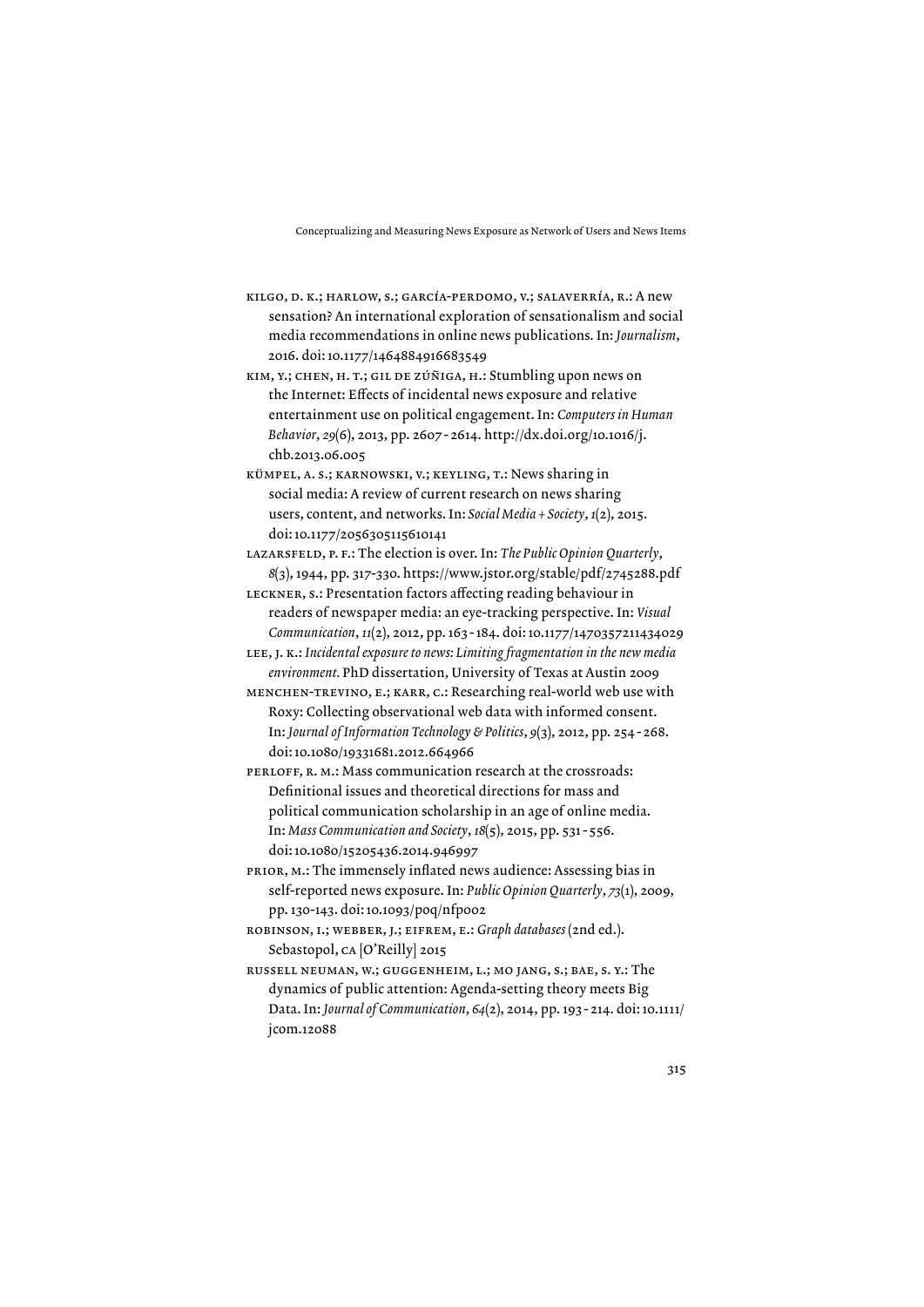sCHARKOW, M.: Thematic content analysis using supervised machine learning: An empirical evaluation using German online news. In: *Quality & Quantity*, *47*(2), 2011, pp. 761 - 773. doi: 10.1007/ s11135-011-9545-7

sCHARKOW, M.: The accuracy of self-reported Internet use - A validation study using client log data. In: *Communication Methods and Measures*, *10*(1), 2016, pp. 13 - 27. doi: 10.1080/19312458.2015.1118446

sCHARKOW, M.; BACHL, M.: How measurement error in content analysis and self-reported media use leads to minimal media effect findings in linkage analyses: A simulation study. In: *Political Communication*, *34,* 2017, pp. 323-343. doi: 10.1080/10584609.2016.1235640

sCHMIDT, J.-H.: Twitter and the rise of personal publics. In: ELLER, K.; bruns, a.; burGess, j.; mahrt, m.; PusChmann, C. (Eds.): *Twitter and society*. New York, ny [Lang] 2014, pp. 3 - 14

sChoenbaCh, K.; de waal, e.; lauF, e.: Research Note: Online and print newspapers: Their impact on the extent of the perceived public agenda. In: *European Journal of Communication*, *20*(2), 2005, pp. 245 - 258. doi: 10.1177/0267323105052300

sChoenbaCh, K.; lauF, e.: Another look at the ›trap‹ effect of television – and beyond. In: *International Journal of Public Opinion Research*, *16*(2), 2004, pp. 169 - 182. doi: 10.1093/ijpor/16.2.169

striPPel, C.; emmer, m.: Proxy-logfile-Analyse: Möglichkeiten und Grenzen der automatisierten Messung individueller Online-Nutzung. In: hahn, o.; hohlFeld, r.; KniePer, t. (Eds.): *Digitale Öffentlichkeiten*. Konstanz [uVK] 2015, pp. 85-103

tewKsbury, d.: What do Americans really want to know? Tracking the behavior of news readers on the Internet. In: *Journal of Communication*, *53*(4), 2003, pp. 694-710. doi: 10.1093/joc/53.4.694

tewKsbury, d.; weaVer, a. j.; maddex, b. d.: Accidentally informed: Incidental news exposure on the World Wide Web. In: *Journalism & Mass Communication Quarterly*, *78*(3), 2001, pp. 533 - 554. doi: 10.1177/107769900107800309

thorson, K.; wells, C.: Curated flows: A framework for mapping media exposure in the digital age. In: *Communication Theory*, *26*(3), 2016, pp. 309-328. doi: 10.1111/comt.12087

trillinG, d.: *Following the news: Patterns of online and offline news consumption.* PhD dissertation, University of Amsterdam, 2013. http://hdl.handle.net/11245/1.394551